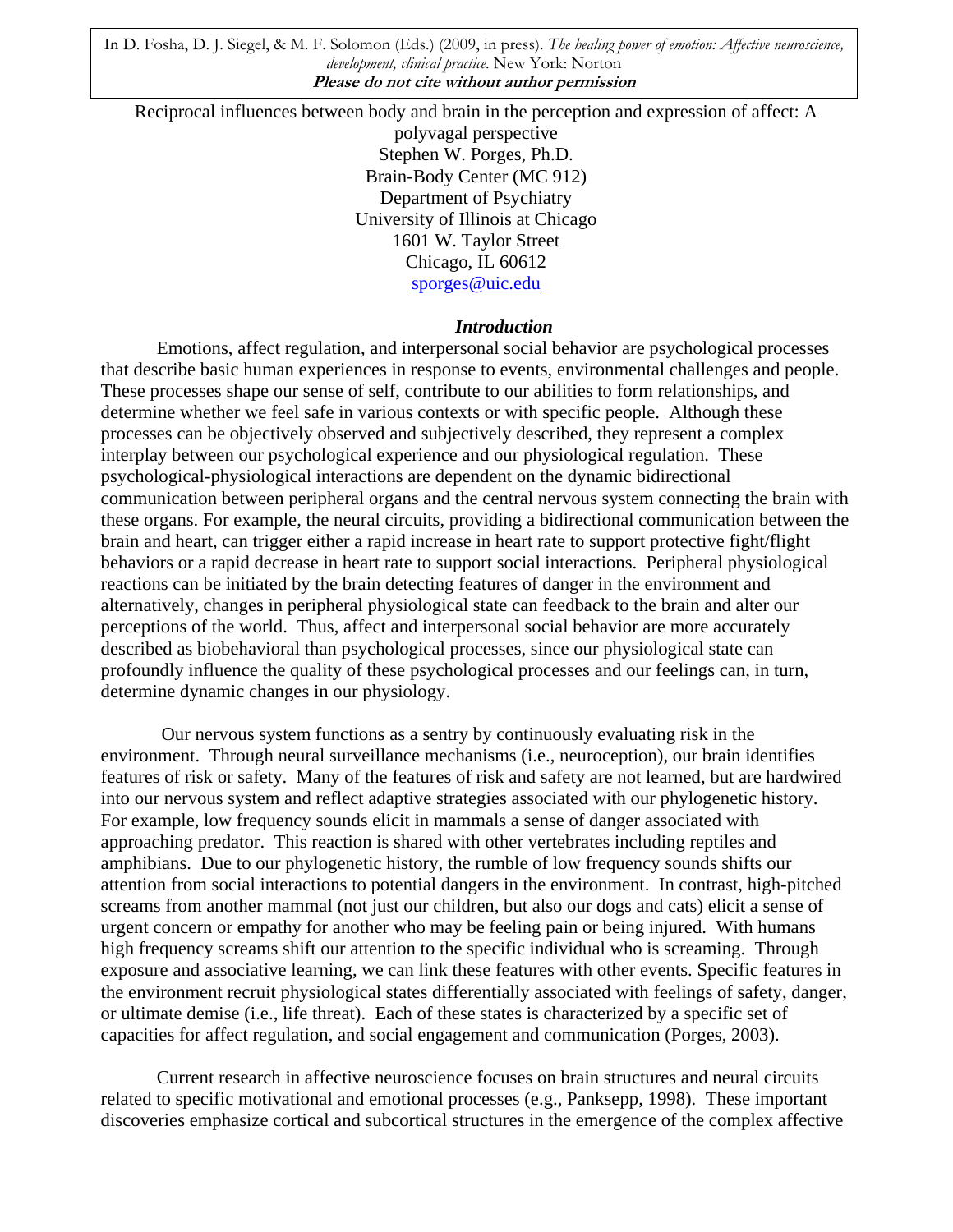repertoire of humans and their contribution to social relationships (e.g., Schore, 1994, 2003; Siegel, 2007). However, underlying these contributions are details of an important and often overlooked neurobiological substrate, the neural circuits mediating the reciprocal communication between body states and brainstem structures, which impact on the availability of these affective circuits. These underlying circuits not only promote feelings (e.g., Damasio, 1999), but also form a bidirectional circuit (e.g., Darwin, 1872) that enables mental and psychological processes to influence body state and body state to color and, at times, to distort our perception of the world. Thus, the study of affective processes, especially in their prosocial and healing roles, requires an understanding of the neural circuits both between higher brain structures and the brainstem and between the brainstem and the visceral organs (e.g., the heart) mediated through the autonomic nervous system. All affective or emotional states are dependent upon lower brain regulation of the visceral state and the important visceral, tactile, and nocioceptive cues that travel to the brain from the periphery. Moreover, there are distinct visceral regulatory states that foster different domains of behavior. These states do not preclude the important bidirectional information from higher brain structures.

This chapter will emphasize the neural regulation of observable facial movements and concurrent subjective visceral experiences that characterize the expressions, feelings, and perceptions of emotion and affective state. The chapter will use the Polyvagal Theory (Porges, 1995, 1997, 1998, 2001a, 2003, 2007) as an organizing principle to explain the role of visceral state in the accessibility of prosocial emotions and restorative affective states. The Polyvagal Theory is an attempt to reorganize our conceptualization of the autonomic nervous system with a focus on the specific neural circuits involved in regulating visceral organs for specific adaptive functions related to affect, emotions, and social communication behaviors.

The Polyvagal Theory interprets social interactions and emotion as biobehavioral processes. Thus, the theory is particularly important for psychotherapists, who focus on the social interaction within the therapeutic setting and forego pharmacological interventions. By treating the social interaction as a biobehavioral process, it is possible to conceptualize a therapeutic treatment that relies, not on pharamacological manipulations, but on the profound positive impact of social interactions and interpersonal behaviors on the neural regulation of body state and behavior. By exploring these bidirectional biobehavioral processes, psychotherapeutic treatments may change the neural regulation of physiological state, which in turn will support further benefits from interpersonal interactions.

### *Emotion, motion, and visceral state: Features of mental health*

Regardless of the operational, and often arbitrary, distinction between emotion and affect or between emotional expressions and feelings, the measurement of physiological state (e.g., autonomic, endocrine, and muscle activity) needs to be embraced in affective neuroscience, particularly if there is to be a functional dialogue with experiential clinicians. In most cases physiological state has been conceptualized as a correlate or a consequence of higher brain structures (e.g., cortex) presumed to be driving emotion and affect. However, it would be naïve not to explore the connections and potential bidirectional influences between peripheral physiological state and the brain circuits related to affective processes.

Physiological state is an implicit component of the subjective experiences associated with specific psychological constructs such as anxiety, fear, panic, and pain. The convergence between physiological state and emotional experience is neurophysiologically determined, since the metabolic requirements necessary to modulate the muscles of the face and body require supporting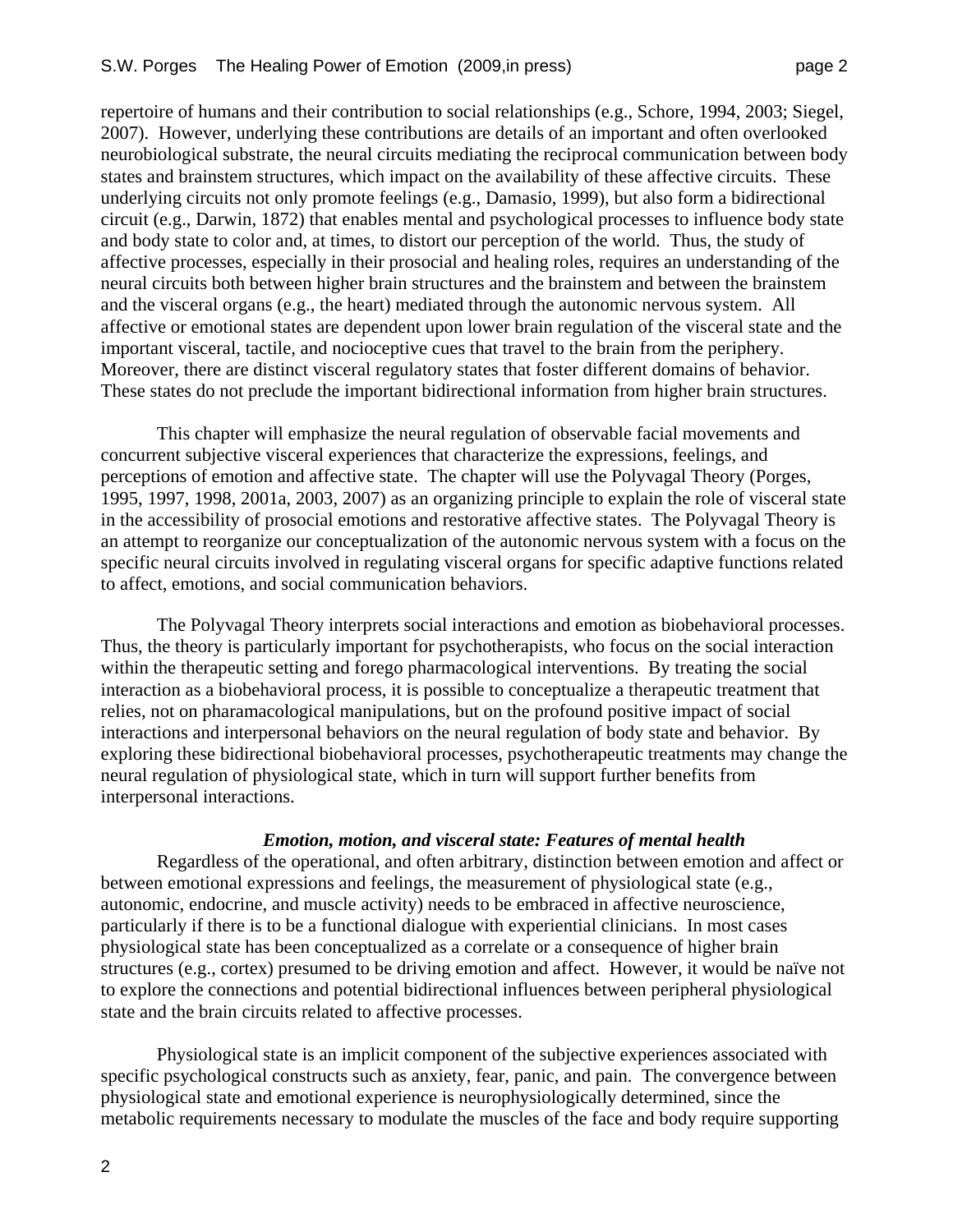changes in autonomic state. All emotional and affective states require specific physiological shifts to facilitate their expression and to reach their implicit goals (e.g., fight, flight, freeze, proximity, etc).

Through the study of phylogenetic shifts in the vertebrate autonomic nervous system, it is possible to link the different expressive features of emotion in humans with the phylogenetic transitions in visceral regulation observed in vertebrates. Physiological monitoring provides an important portal to monitor these reactions, since some affective responses are often not observable in overt behavior. For example, the convergence between the neural mechanism mediating autonomic state and facial expressions phylogenetically occurs in the transition from reptiles to mammals (see Porges, 1995, 2007).

There is a rich history of research linking the neural regulation of face and viscera (e.g., heart) with brain circuits. Gellhorn (1964) elaborated on how proprioceptive discharges from facial muscles influence brain function and promote changes in visceral state. Thus, providing an example of the bidirectionality between peripheral and central structures and providing a neurophysiological basis for the assumed relation between facial expression and body feelings. Even earlier, Darwin (1872) acknowledged the important and often neglected bidirectional relation between the brain and the heart in this quote from *The Expression of Emotions in Man and Animals*, "…when the heart is affected it reacts on the brain; and the state of the brain again reacts through the pneumo-gastric [vagus] nerve on the heart; so that under any excitement there will be much mutual action and reaction between these, the two most important organs of the body (p. 69)."

Although Hess (1949) was awarded the Nobel<sup>[i](#page-22-0)</sup> prize in Physiology or Medicine for his work emphasizing the importance of the central regulation of visceral state, journals in contemporary affective neuroscience (e.g., Nature Neuroscience) and biological psychiatry (e.g., Biological Psychiatry or CNS) express a disconnect between subjective affective experience and visceral state regulation. Contemporary affective neuroscience with the aids of both imaging techniques and neurochemistry has focused on brain structures contributing to various neural circuits involved in adaptive behaviors with apparent motivational objectives.

Panksepp (1998; also this volume) organizes affective experiences into seven neural-based motivational systems that include Seeking, Rage, Fear, Lust, Care, Panic, and Play. However, missing from these functionally adaptive motivational circuits is the role that neural regulation of visceral state plays in potentiating or dampening these circuits. For example, if an individual is in a physiological state characterized by vagal withdrawal and high sympathetic excitation, body feelings of a fast pounding heartbeat are experienced and the threshold to react aggressively is low. In contrast, when in a physiological state characterized by an engaged myelinated vagus, sympathetic and HPA-axis reactivity are dampened. The physiological state is experienced as "calm." Intrusive stimuli that previously would have triggered aggressive behaviors when the vagal activity is withdrawn will now result in a dampened reaction. Accompany this change in physiological state are options to further dampen reactivity through social interactions.

Most proponents of affective neuroscience embrace a science of parallelism that links either observable emotional expressions or subjective experiences with a "neural" specificity that is concretized and assumed to be validated by imaging studies that identify activation of brain areas or blockade studies interfering with appropriate functioning of these circuits. Thus, to many affective neuroscientists, affect resides solely in the brain and does not require inputs or outputs linking the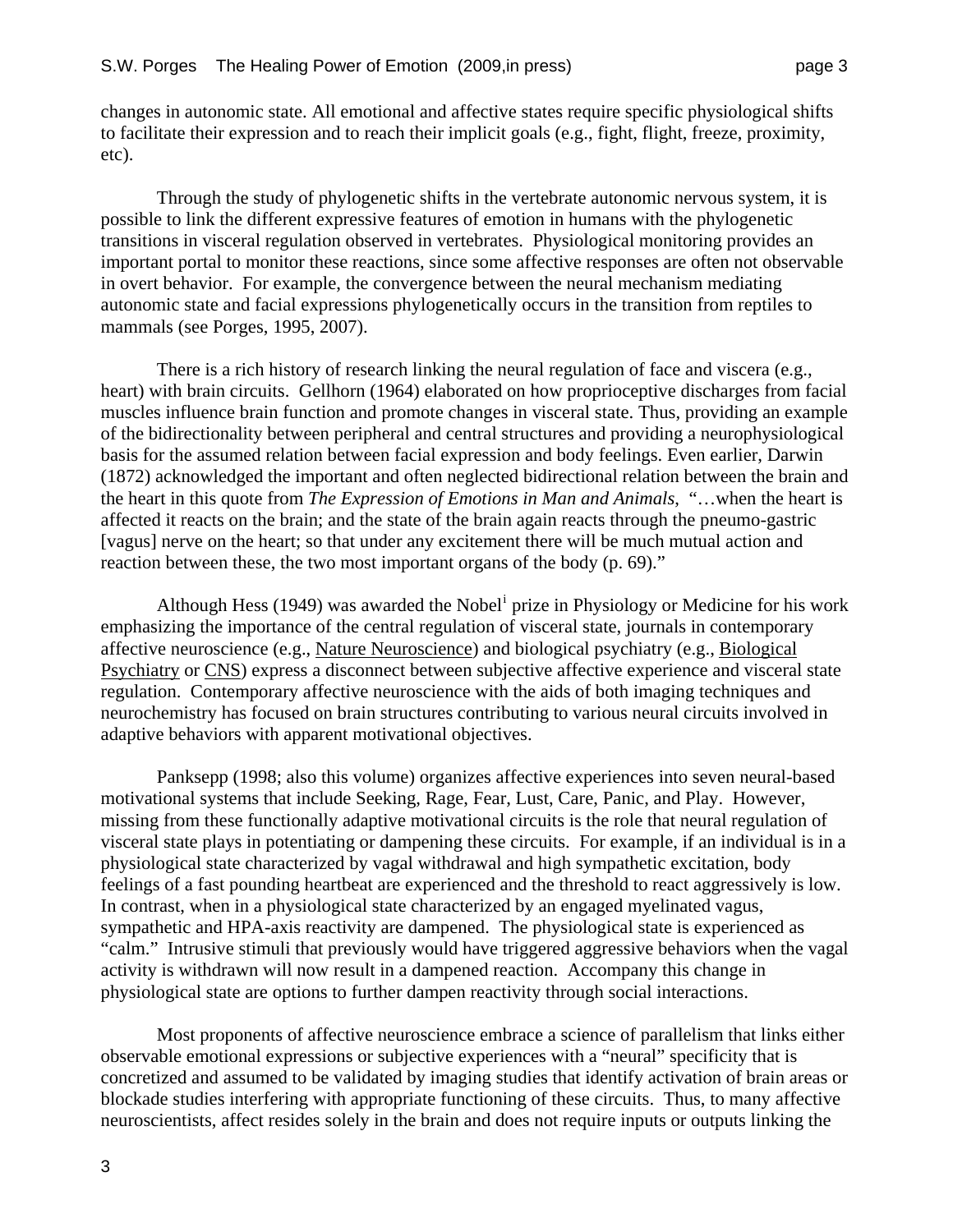body to the brain. Missing from this research agenda and theoretical explanation is an appreciation of the necessary contributions of both the sensory inputs and the motor outputs from the central circuits. Focusing on the central circuits, without studying the sensory and motor contributions, is like studying the behavior of a thermostat independent of information regarding both ambient temperature and the capacity of the heating, ventilation, and air conditioning system.

 Hess was aware that, although the components of a feedback circuit might be identified and studied independently, the functioning of independent parts did not explain how the system, as a whole, functioned dynamically during the moment-to-moment challenges of life. This limitation was, in part, dependent on the methodologies of the day that required pharmacological, surgical, or electrical manipulations to block or stimulate "global" branches of the autonomic nervous system that either shared a specific neurotransmitter (e.g., acetylcholine, epinephrine) or an easily identifiable nerve (e.g., vagus) that could be cut or stimulated.

 Within the field of mental health, there is a similar acceptance of a disease model without a focus on the intervening feedback circuits that mediate the features of the disorder. Within psychiatry, anxiety and depression are defined by clinical features and not by a measurable physiological substrate. The prevalent strategies in mental health research that use neurophysiological variables (e.g., imaging, autonomic measures) are not directed at defining anxiety or depression, but use neurophysiological variables as correlates of a clinical diagnosis. The value of taking a different perspective can be illustrated with the construct of anxiety. If anxiety were viewed as dependent on a shift in autonomic state in which an individual's physiological state is dominated by the sympathetic nervous system, new clinical research strategies might emerge that focus on characterizing how states of anxiety and a vulnerability to being anxious would be potentiated or dampened by different autonomic states. Treatments would then be developed either to (i) dampen sympathetic tone or (ii) enable the individual to move to environments or shift contexts that are less likely to trigger the increased reactivity associated with higher sympathetic excitation. Unfortunately, most researchers in psychiatry and psychology express little interest in the mapping autonomic regulation as a "vulnerability" dimension for various psychiatric disorders and behavioral problems, although visceral features are often symptoms of the disorders they are treating.

Clinical disciplines rarely acknowledge the proximal functions of visceral state. Clinicians seldom monitor the expression of vagal withdrawal or sympathetic excitation in their patients. Such a shift in autonomic state would be manifested in several physical and psychiatric symptoms including flat affect, difficulties in auditory processing, hyperacusis, tachycardia, and constipation. In addition, conventional models of mental disorders neglect the role of neurophysiological mechanisms dynamically interacting with contextual cues in the environment. In contrast, these disciplines have embraced distal constructs related to the functions of receptors within the brain that lead almost reflexively to drug treatment, while generally failing to recognize the important role of visceral state and visceral afferent feedback on the global functioning of the brain. This strategy is far from parsimonious and does not take into account either the phylogeny of the mammalian nervous system or the intervening neurophysiological and biobehavioral systems along a continuum from genes to behavior. Rather these disciplines have assumed that clusters of observable behaviors or subjective experiences are linked parsimoniously and directly to neurochemical levels in specific brain circuits. Thus, missing the important potential of psychological and behavioral interventions (including changes in environment) that would be therapeutic by directly influencing physiological state without necessitating pharmacological treatments.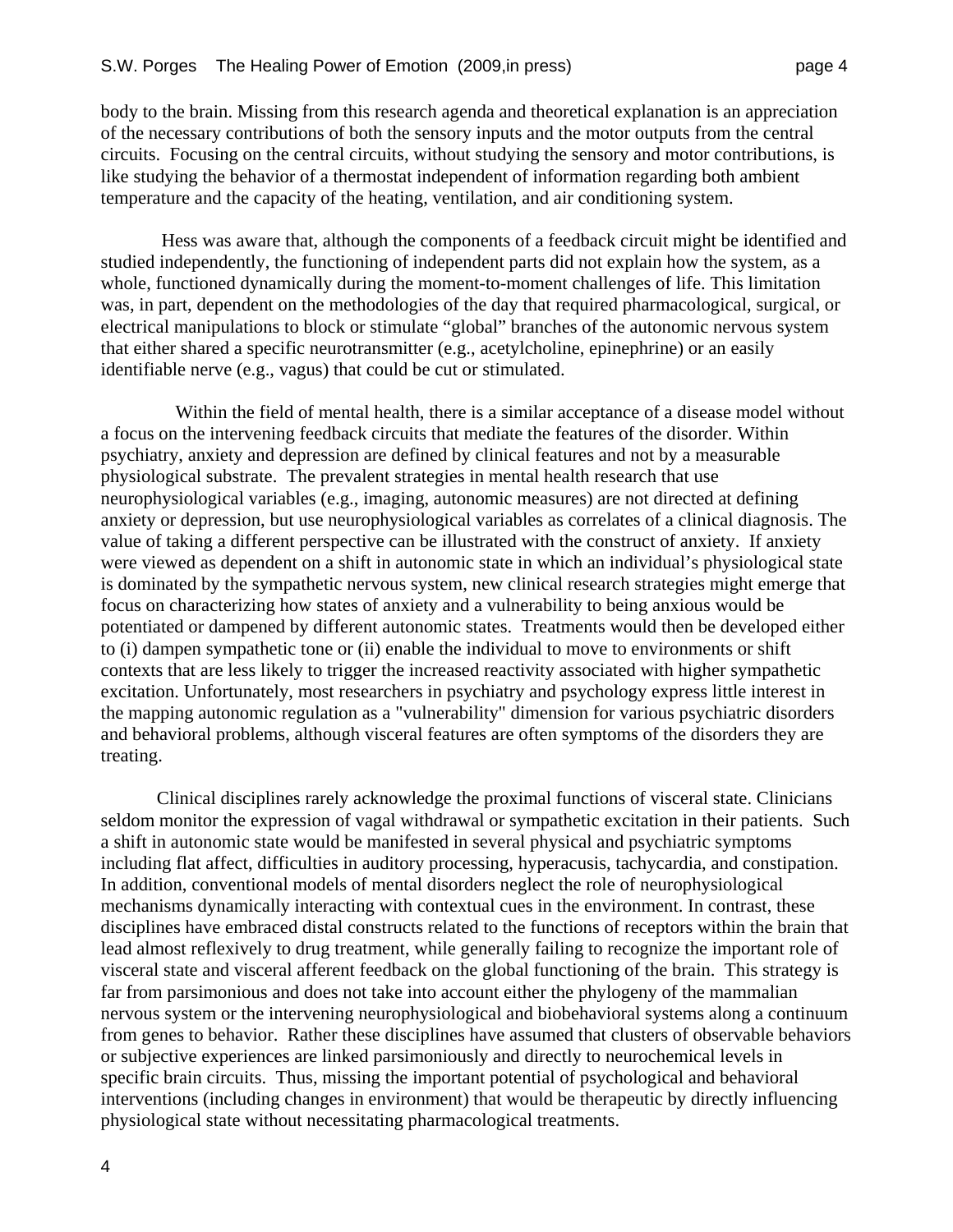#### *State regulation and the autonomic nervous system: A historical perspective*

Researchers for over a century have measured autonomic variables (e.g., heart rate, palmar sweat gland activity) as indicators of emotional state related to perceived stress (e.g., fear, mental effort, workload, and anxiety). Historically, arousal theories (e.g., Berlyne, 1960; Gray, 1971; Darrow, 1943) provided scientists who study brain-behavior relations with a model that assumed that activation of peripheral physiological measures regulated by the sympathetic branch of the autonomic nervous system were sensitive indicators of brain "arousal" or "activation." This view was based on a rudimentary understanding of the autonomic nervous system in which changes in easily measured peripheral organs (e.g., sweat glands, heart) were assumed to be accurate indicators of how the brain was processing emotional stimuli. Usually, emotional states were associated with fight-flight behaviors and the sympathetic-adrenal system (e.g., increases in heart rate, sweat gland activity, and circulating catecholamines) as initially described by Cannon (1928). Based on Selye (1936, 1956), emotional states were also associated with increased activity of the hypothalamicpituitary-adrenal (HPA) axis (e.g., increases in cortisol). From a psychological level, arousal theories emphasized fight-flight behaviors and neglected or minimized the importance of both prosocial affective states that facilitated social interaction and also the defensive strategy of immobilization (e.g., fainting, death feigning).

An acceptance of a unitary arousal system in assumed in several research domains, including investigations of sleep, deception, sexual behavior, and anxiety. Moreover, it led to research on cortical "arousal" and the use of EEG, SPECT, fMRI, and other imaging technologies that accepted the arousal construct with little interest in the distinction between activation of neural pathways that were excitatory or inhibitory. This resulted in difficulties in establishing whether "activation" represents the turning on or the turning off of a specific neural structure. From a physiological level, arousal theories emphasize an assumed continuity between central cortical activation and peripheral arousal marked by increases in the activity of the sympathetic nervous system and the adrenal hormones. However, arousal theories have neglected both the importance of the parasympathetic branch of the autonomic nervous system and the bidirectional communication between brain structures and visceral organs.

 The continuity between brain and peripheral arousal created a research environment that neglected several important factors including: an understanding of the brain structures that regulate autonomic function; how these structures evolved from the most primitive vertebrates to mammals; how the autonomic nervous system interacts with the immune system, the HPA axis, and the neuropeptides, oxytocin and vasopressin; and the co-evolution of stress and coping strategies with the increasing complexity of the autonomic nervous system. Missing from this dialog is a discussion of the role of the parasympathetic nervous system and especially the vagus (the  $10<sup>th</sup>$ cranial nerve) with its bidirectional portal between the brain and specific visceral organs such as the heart.

#### *The Polyvagal Theory: A primer*

 The Polyvagal Theory emerged from the study of the evolution of the vertebrate autonomic nervous system. The theory assumes that many of our social behaviors and vulnerabilities to emotional disorders are "hardwired" into our nervous system. Based on the theory, it is possible to understand various aspects mental health and to develop treatment techniques that can help people communicate better and relate better to others. The term "polyvagal" combines "poly," meaning "many," and "vagal," which refers to the important nerve called the "vagus." To understand the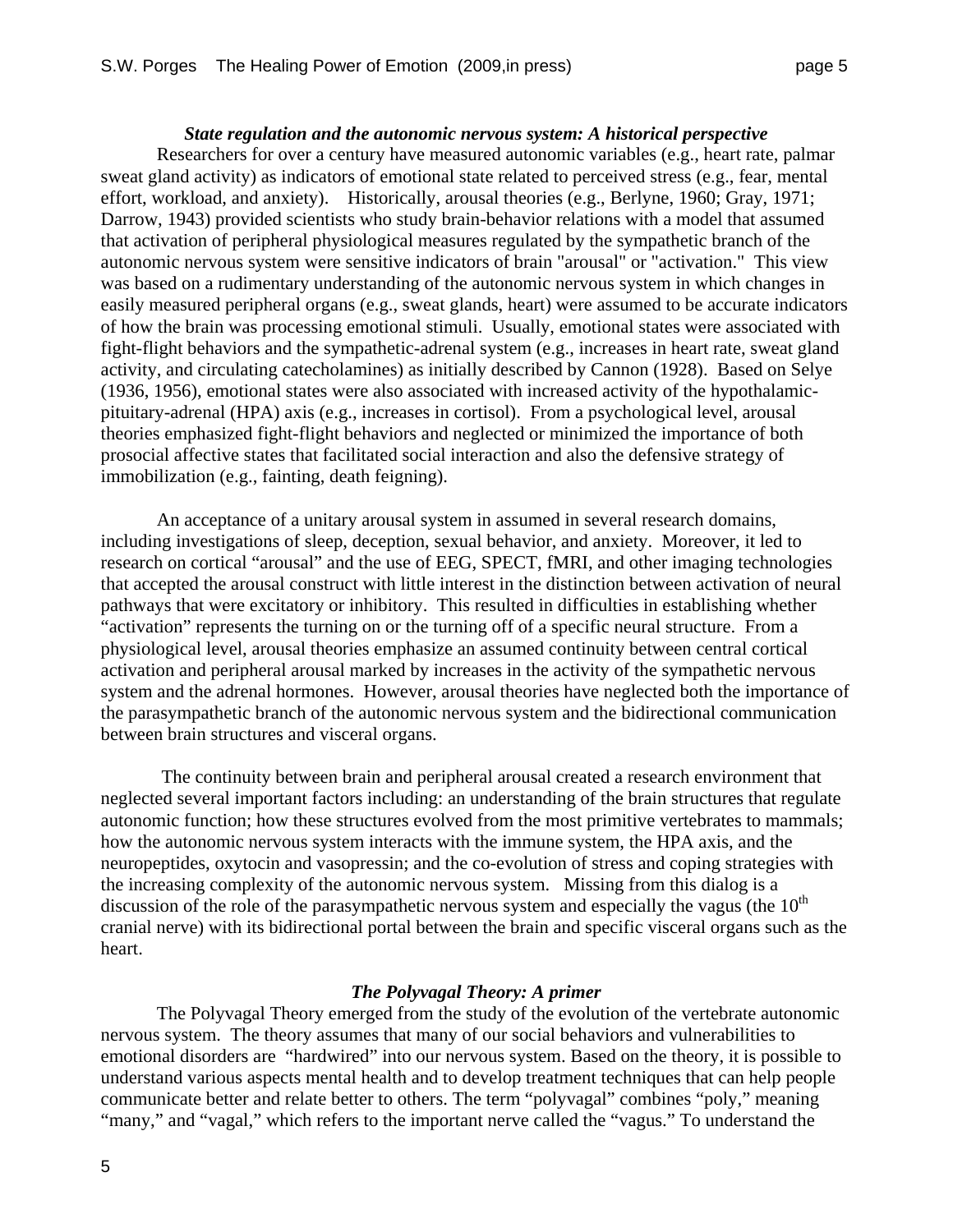theory, we need to investigate features of the vagus nerve, a primary component of the autonomic nervous system. The vagus nerve exits the brain stem and has branches that regulate several organs, including the heart. The theory proposes that there are two branches of the vagus are related to different behavioral strategies, one related to social interactions in safe environments and the other related to adaptive responses to life threat.

 Historically, the autonomic system has been broken into two opposing components, one labeled sympathetic, and the other parasympathetic. This organizational model was used to describe the function of the autonomic nervous system in the late 1800s and the early 1900s. In the 1920s this paired-antagonism model was formalized (Langley, 1921). This model characterized the function of the autonomic nervous system as a constant battle between the sympathetic nervous system associated with fight/flight behaviors and the parasympathetic nervous system associated with growth, health, and restoration. Because most organs of the body, such as the heart, the lungs and the gut, have innervations from both sympathetic and parasympathetic components, the pairedantagonism model evolved into "balance theories." Balance theories attempted to link "tonic" imbalances to both physical and mental health. For example, a sympathetic dominance might be related to symptoms of anxiety, hyperactivity, or impulsivity, while a parasympathetic dominance might be related to symptoms of depression or lethargy. In addition to the tonic features of autonomic state, the pair-antagonism model also was assumed to explain the reactive features of the autonomic nervous system. This dependence on the construct of "autonomic balance" is still prevalent in textbooks, although there has been an intervening century in which neurophysiology has documented a second vagal pathway involved in regulating autonomic function. Unfortunately, this new knowledge of the second vagal pathway has not permeated the teaching of physiology, which still is dominated by descriptions of the paired-antagonism between the sympathetic and parasympathic components of the autonomic nervous system.

 The primary parasympathetic influence to peripheral organs is conveyed through the vagus, a cranial nerve that exits the brain and innervates the gastrointestinal tract, respiratory tract, heart and abdominal viscera. The vagus can be conceptualized as a tube or conduit containing several sensory and motor fibers originating or terminating in different areas of the brainstem. For example, vagal motor pathways that regulate the lower gut originate in the dorsal nucleus of the vagus (DMX), the vagal pathways that regulate the heart and the lungs originate in the nucleus ambiguus, and the vagal pathwasy sending sensory information from the gut terminate in the nucleus of the solitary tract (NTS) .

 The Polyvagal Theory proposes that the autonomic nervous system reacts to real world challenges in a predictable hierarchical manner that parallels, in reverse, the phylogenetic history of the autonomic nervous system in vertebrates. In other words, if we study the evolutionary path of how the autonomic nervous system unfolded in vertebrates (i.e., from ancient jawless fish to bony fish, amphibians, reptiles, and mammals), we learn not only that there is an increase in the growth and complexity of the cortex, (the outer layer of the cerebrum), but also that there is a change in composition and function of the autonomic nervous system. In mammals, the autonomic nervous system functions as a hierarchical system that parallels phylogenetic states in reverse and not as the balance between sympathetic/ parasympathetic systems.

 The phylogenetic changes in the autonomic nervous system (including changes in neural pathways and brainstem areas regulating the peripheral organs) determine how the autonomic nervous system reacts to challenges. In humans and other mammals, the hierarchy is composed of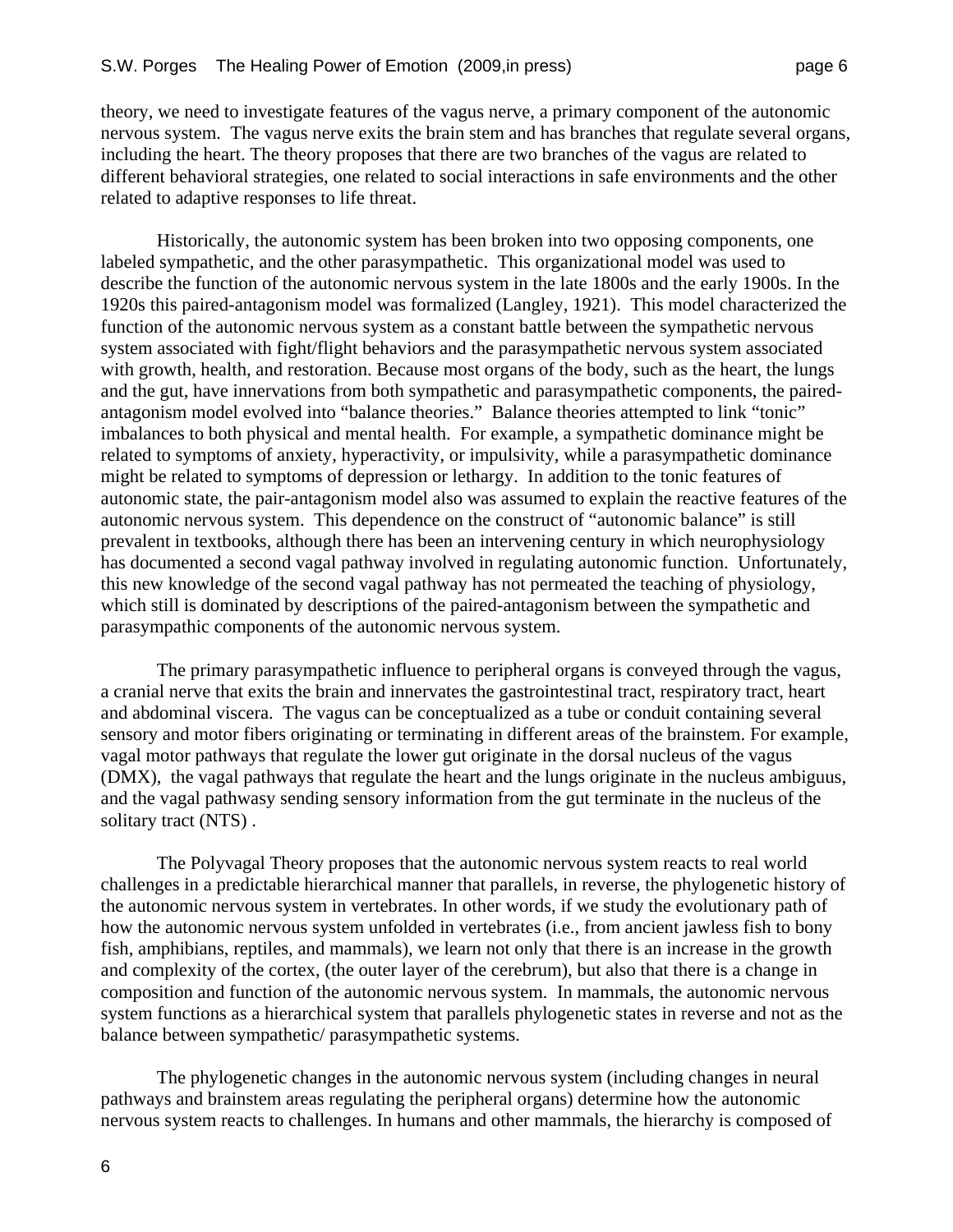three neural circuits with the newer circuits having the capacity to override the older circuits. Under most challenges in our environment, we initially react with our newest system (i.e., myelinated vagus). If that circuit does not satisfy our biobehavioral quest for safety, an older circuit spontaneously reacts (i.e., sympathetic nervous system). Finally, if the former strategies are unsuccessful, as our last option we reflexively trigger the oldest circuit (i.e., unmyelinated vagus). Functionally, in humans the older vagal circuit is involved in adaptive reactions characterized by immobilization and decrease in metabolic resources, while the newer vagal circuit is involved in regulating calm states that promote both spontaneous social engagement and health, growth, and restoration. communication. Along the phylogenetic hierarchy, between the two vagal circuits, is the sympathetic nervous that supports fight and flight behaviors.

## *The Polyvagal Theory: The biobehavioral quest for safety, survival, and a painless death*

To survive mammals must determine friend from foe, when an environment is safe, and communicate to their social unit. These survival-related behaviors limit the extent to which a mammal can be physically approached, whether vocalizations will be understood, and whether coalitions can be established. Moreover, these behavioral strategies, which are used to navigate through the "stress of life," form the bedrock upon which social behaviors and higher cognitive processes can be developed and expressed. Thus, learning and other expansive mental processes must be structured, manipulated and studied within the context of how the environment fosters or ameliorates stress-related physiological states.

The Polyvagal Theory proposes that the evolution of the mammalian autonomic nervous system provides the neurophysiological substrates for affective processes and stress responses. The theory proposes that physiological state limits the range of adaptive behaviors and psychological experiences. Thus, the evolution of the nervous system determines the range of emotional expression, quality of communication, and the ability to regulate body and behavioral state including the expression and recovery of stress-related responses. Relevant to adaptive social and emotional behaviors, these phylogenetic principles illustrate the emergence of a brain-face-heart circuit and provide a basis for investigating the relation between several features of mental health and autonomic regulation.

Via evolutionary processes, the mammalian nervous system has emerged with specific features that react to challenge to maintain visceral homeostasis. In general, the domains of homeostasis, which have been monitored, have focused on the visceral systems involved in cardiovascular, digestive, reproductive and immune functions. For example, studies have evaluated how long it takes heart rate to recover following a challenge to a pre-stress level. Adaptive coping requires minimizing the magnitude and duration of this deviation, whether the deviation is observed in raising heart rate, blood pressure, cortisol, or disrupting digestion.

By investigating the phylogeny of the regulation of the vertebrate heart (e.g., Morris and Nilsson, 1994), three principles can be extracted. First, there is a phylogenetic shift in the regulation of the heart from endocrine communication, to unmyelinated nerves, and finally to myelinated nerves. Second, there is a development of opposing neural mechanisms of excitation and inhibition to provide rapid regulation of graded metabolic output. Third, with increased cortical development, the cortex exhibits greater control over the brainstem via direct (e.g., corticobulbar) and indirect (e.g., corticoreticular) neural pathways originating in motor cortex and terminating in the source nuclei of the myelinated motor nerves emerging from the brainstem (e.g., specific neural pathways embedded within cranial nerves V, VII, IX, X, XI), controlling visceromotor structures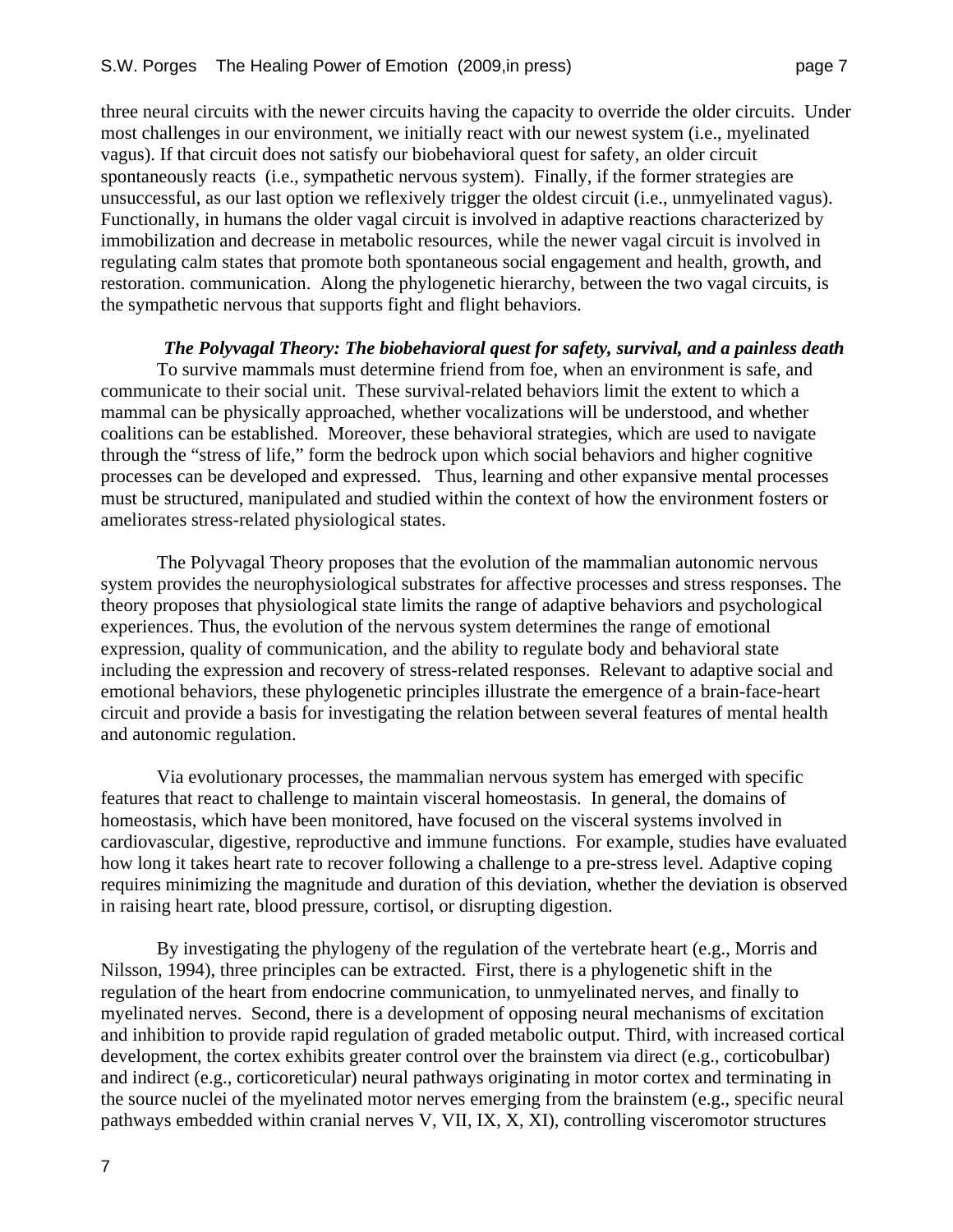(i.e., heart, bronchi, thymus) and somatomotor structures (muscles of the face and head) that results in a neural circuit that functions to facilitate social behavior and to maintain calm behavioral states.

These phylogenetic principles illustrate the emergence of a brain-face-heart circuit and provide a basis for investigating the relation between several features of mental health and autonomic regulation. In general, phylogenetic development results in increased neural control of the heart via the myelinated mammalian vagal system that is paralleled by an increased in the neural regulation of the facial muscles. This integrated system can "cue" others of safety and danger, while promoting transitory mobilization and the expression of sympathetic tone without requiring sympathetic or adrenal activation (i.e., raising heart rate by the removing the myelinated vagal inhibition from the heart). Functionally, this phylogenetic progression provides a system that can respond rapidly (i.e., via myelinated pathways), selectively regulate the magnitude (i.e., via opposing inhibitory and excitatory circuits), and specificity of the features (e.g., via calming or excitation and linkage of autonomic reactivity with facial muscles) of the reaction. With this new vagal system, transitory incursions into the environment or withdrawals from a potential predator can be initiated without the severe biological cost of the metabolic excitation associated with sympathetic-adrenal activation. Paralleling this change in neural control of the heart is an enhanced neural control of the face, larynx, and pharynx that enables complex facial gestures and vocalizations associated with social communication. This phylogenetic course results in greater central nervous system regulation of behavior, especially behaviors needed to engage and disengage rapidly with environmental challenges. These phylogenetic shifts, which promote a greater bidirectional communication between brain and viscera, provide opportunities for mental processes, including voluntary behavior, to impact on body state. Thus, a greater understanding of the circuit mediating these interactions might lead to functional models of intervention that would both calm visceral state and promote more prosocial interactions. Consistent with this trend, new research and clinical programs are emerging. For example, Cleveland Clinic has created the Bakken Heart-Brain Institute and has run annual Heart-Brain Institute Summit to bring "together researchers, clinicians and others to stimulate greater collaboration and understanding of the heart-brain link and to positively impact research, education, and patient care."

### *Three phylogenetically defined autonomic circuits supporting adaptive behaviors*

The Polyvagal Theory emphasizes and documents the neurophysiological and neuroanatomical distinction between the two branches of the vagus (i.e., tenth cranial nerve) and proposes that each vagal branch is associated with a different adaptive behavioral and physiological response strategy to stressful events. The theory describes three phylogenetic stages of the development of the mammalian autonomic nervous system. These stages reflect the emergence of three distinct subsystems, which are phylogenetically ordered and behaviorally linked to *social engagement*, *mobilization*, and *immobilization*. The phylogenetic orientation focuses our interest on the parasympathetic neural structures and neurobehavioral systems that we share with or have adapted from our phylogenetic ancestry. With increased neural complexity, due to phylogenetic development, the organism's behavioral and affective repertoire is enriched.

The Polyvagal Theory (Porges, 1995, 1997, 1998, 2001a, 2003, 2007) emphasizes the phylogenetic origins of brain structures that regulate social and defensive behaviors. For example, prosocial behaviors cue others that the environment is safe. Safe environments signal the individual to dispense with the hypervigilance required to detect danger and allows this precautionary strategy to be replaced with social interactions that further calm and lead to close proximity and physical contact. The prototypical prosocial behaviors in mammals are related to nursing, reproduction,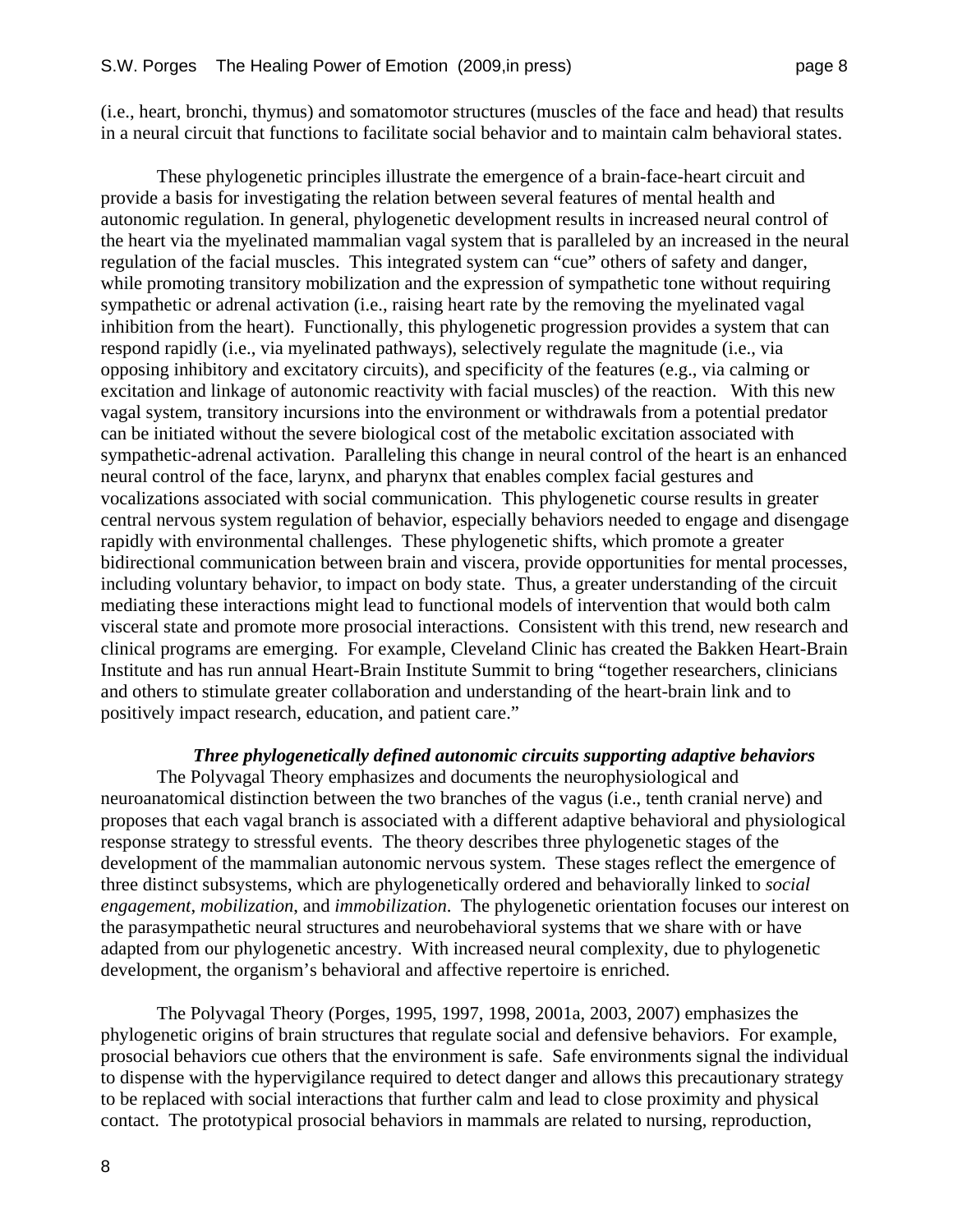interactive play, and being able to be calm in the presence of another. In contrast, defensive behaviors could be categorized into two domains: one related to mobilization including fight and flight behaviors and the other related to immobilization and death feigning that might be associated with dissociative psychological states. Within this dichotomy of defensive strategies, freezing behavior that requires increased muscle tension in the absence of movement, such as stalking or vigilance behaviors, is categorized within mobilization. In contrast, immobilization is associated with a decrease in muscle tension and often with fainting and other features of decreased metabolic activity. From a health perspective, the prosocial behaviors trigger neurophysiological circuits that not only support affect regulation and social interactions, but also promote health, growth, and restoration.

Relevant to adaptive social and emotional behaviors, the Polyvagal Theory makes the following assumptions:

1. Evolution has modified the structures of the autonomic nervous system.

2. The mammalian autonomic nervous system retains vestiges of phylogenetically older autonomic nervous systems.

3. Emotional regulation and social behavior are functional derivatives of structural changes in the autonomic nervous system due to evolutionary processes.

4. In mammals, the autonomic nervous system response strategy to challenge follows a phylogenetic hierarchy, starting with the newest structures and, when all else fails, reverting to the most primitive structural system.

5. The phylogenetic stage of the autonomic nervous system determines the behavioral, physiological, and affective features of reactivity to people and objects in the environment.

The phylogenetic orientation focuses our interest on the parasympathetic neural structures and neurobehavioral systems that we share with or have adapted from our phylogenetic ancestry. First, there are three response systems proposed in the Polyvagal Theory: 1) cranial nerves to regulate the face and to mediate calm autonomic and behavioral states, 2) sympathetic-adrenal system to increase metabolic output, and 3) an inhibitory vagal system to decrease metabolic output and promote freezing and defecation. These three response strategies are the products of distinct neurophysiological systems. Second, these distinct neurophysiological systems represent a phylogenetically-dependent hierarchy with the use of cranial nerves to regulate facial expression emerging in mammals (well developed in primates), the sympathetic-adrenal system shared with other vertebrates including reptiles, and the inhibitory vagal system shared with more primitive vertebrates including amphibians, bony fish, and cartilaginous fish (see Porges, 1997, 1998). The three systems represent different phylogenetic stages of neural development. This phylogenetic development starts with a primitive behavioral inhibition system, progresses to a fight-flight system, and, in humans (and other primates), culminates in a complex facial gesture and vocalization system. Thus, from a phylogenetic perspective, the nervous system of vertebrates evolved to support a greater range of behaviors and physiological states, including states that we often associate with social engagement behaviors.

# *How the "mammalian" autonomic nervous system fosters prosocial behaviors via a vagal brake*

The mammalian vagus (i.e., myelinated efferent pathways) functions as an active vagal brake (Porges et al., 1996) in which rapid inhibition and disinhibition of vagal tone to the heart can support behavioral mobilization or self-sooth and calm an individual. When the vagal tone to the pacemaker is high, the vagus acts as a restraint or brake limiting heart rate. When vagal tone to the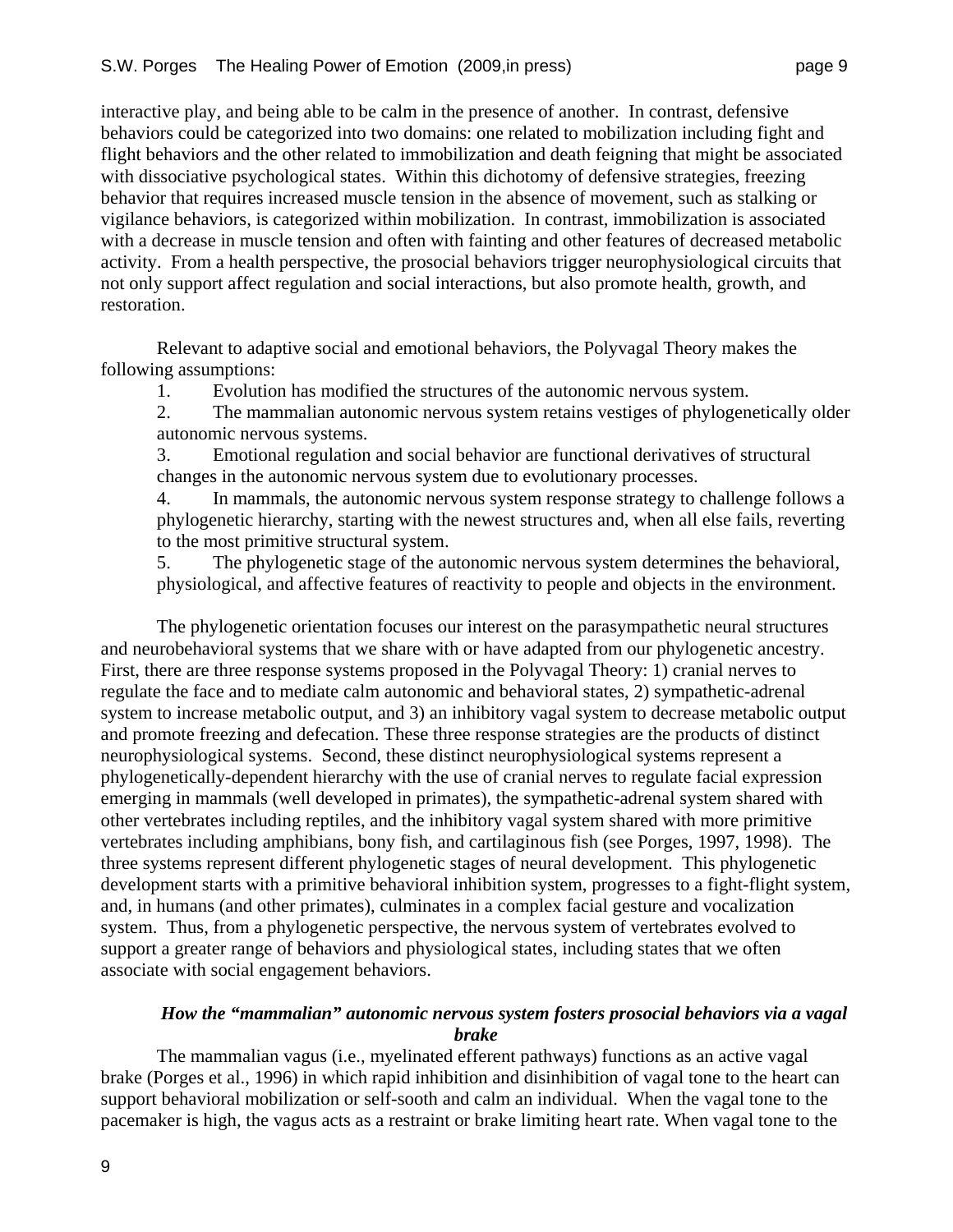pacemaker is low, there is little or no inhibition of the pacemaker. Due to vagal influences to the sino-atrial node (i.e., the heart's pacemaker), resting heart rate is substantially lower than the intrinsic rate of the pacemaker. Neurophysiologicall*y* the vagal brake provides a mechanism to support the metabolic requirements for mobilization and communication behaviors; functionally, the vagal brake*,* by modulating visceral state, enables the individual to rapidly engage and disengage with objects and other individuals and to promote self-soothing behaviors and calm behavioral states. Thus, withdrawal of the vagal brake is associated with adaptive states of mobilization and a reinstatement of the vagal brake with calm behavioral recovery. In mammals, the primary vagal inhibitory pathways occur through the myelinated vagus originating in the nucleus ambiguus.

By transitory down-regulation of the cardioinhibitory vagal tone to the heart (i.e., removing the vagal brake), the mammal is capable of rapid increases in cardiac output without activating the sympathetic-adrenal system. This enables the ability to rapidly shift states from calm engagement to precautionary states of vagal withdrawal that rapidly increase cardiac output to support movements. But, unlike the sympathetic-adrenal strategy, which is slow to initiate and slower to dampen, reengaging the vagal brake instantaneously down regulates cardiac output to produce a calm physiological state (Vanhoutte and Levy, 1979). By withdrawing the vagal brake, rather than stimulating the sympathetic-adrenal system, mammals have an opportunity to rapidly increase metabolic output for immediate, but limited mobilization. If the duration and intensity of mobilization is increased, the sympathetic nervous system is activated.

A withdrawal of the vagal brake will facilitate the recruitment of other neural mechanisms (e.g., excitation of sympathetic or the unmyelinated vagal pathways) and neural chemical mechanisms (e.g., stimulation of the HPA-axis) to regulate physiological state. Thus, consistent with the Polyvagal Theory, if the vagal brake is not functioning or will not serve the survival needs of the organism, then the phylogenetically "older" systems (e.g., the sympathetic-adrenal system or unmyelinated vagus originating in the dorsal motor nucleus of the vagus) will be recruited to regulate metabolic output to deal with environmental challenges. For example, if the vagal brake is not functioning, there is the potential for greater dependence on the sympathetic excitation of the cardiovascular system. This dependence on sympathetic excitation to regulate cardiac output may create health risks (e.g., hypertension) and lead to difficulties in modulating behavioral state (i.e., rage, panic, aggression). Consistent with assumptions of the Polyvagal Theory, the vagal brake contributes to the modulation of cardiac output by decreasing or increasing the inhibitory vagal control of the heart to influence rate and thereby adjust metabolic resources to support either mobilization or social engagement behaviors.

### *The Social Engagement System*

 As mammals evolved from more primitive vertebrates, a new circuit emerged to detect and to express signals of safety in the environment (e.g., to distinguish and to emit facial expressions and intonation of vocalizations) and to rapidly calm and turn off the defensive systems (i.e., via the myelinated vagus) to foster proximity and social behavior. This recent neural circuit can be conceptualized as a Social Engagement System. The Social Engagement System involves pathways traveling through several cranial nerves (i.e., V, VII, IX, X and XI) that regulate the expression, detection, and subjective experiences of affect and emotion. Neuroanatomically, this includes special visceral efferent pathways regulating the striated muscles of the face and head (i.e., special visceral efferent) and the myelinated vagal fibers regulating the heart and lungs (see Porges, 1998, 2001a, 2003).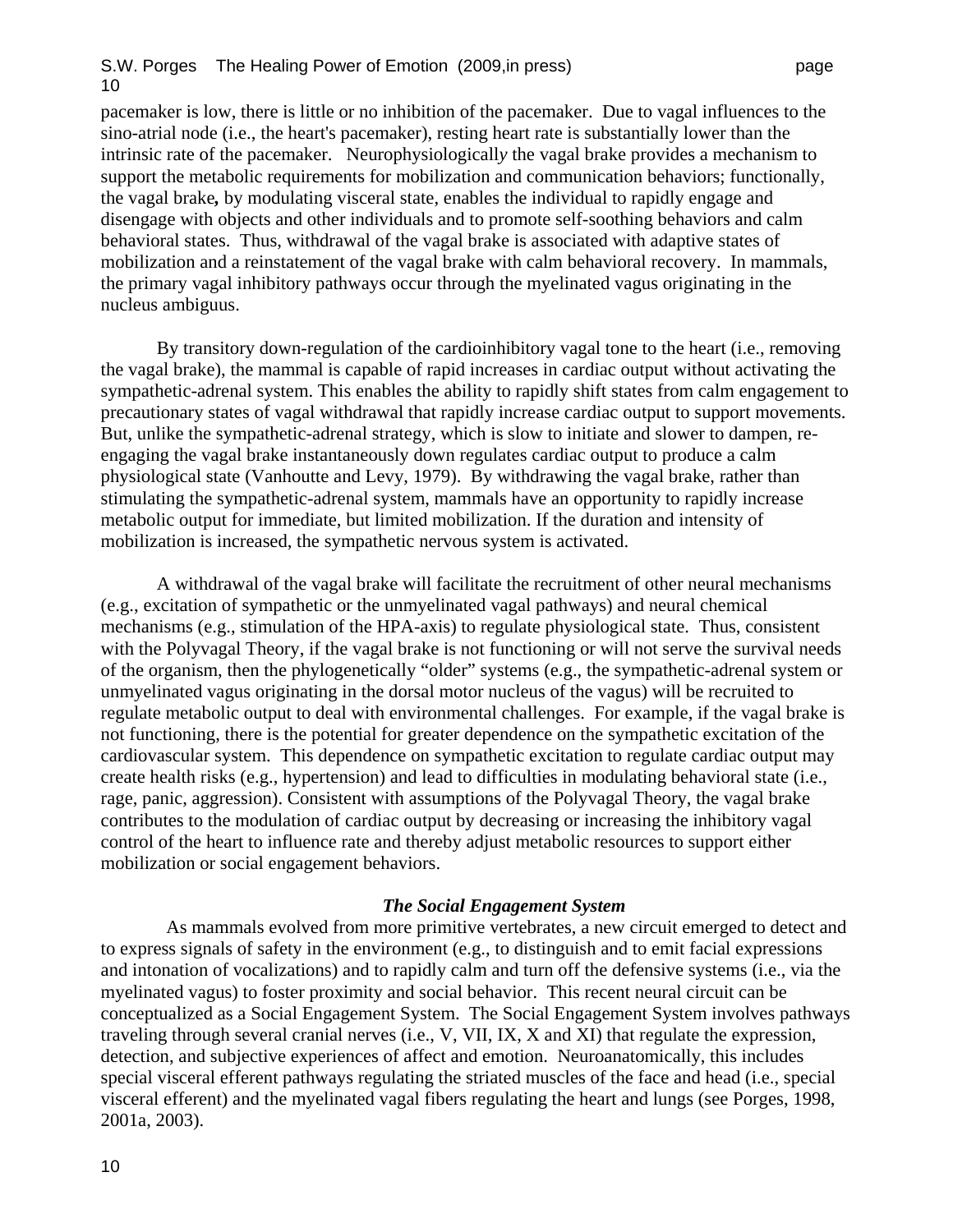The Social Engagement System is an integrated system with both a somatomotor component regulating the striated muscles of the face and a visceromotor component regulating the heart via a myelinated vagus. The system is capable of dampening activation of the sympathetic nervous system and HPA-axis activity. By calming the viscera and regulating facial muscles, this system enables and promotes positive social interactions in safe contexts.

The somatomotor component includes the neural structures involved in social and emotional behaviors. Special visceral efferent nerves innervate striated muscles, which regulate the structures derived during embryology from the ancient gill arches (Truex & Carpenter, 1969). The social engagement system has a control component in the cortex (i.e., upper motor neurons) that regulates brainstem nuclei (i.e., lower motor neurons) to control eyelid opening (e.g., looking), facial muscles (e.g., emotional expression), middle ear muscles (e.g., extracting human voice from background noise), muscles of mastication (e.g., ingestion), laryngeal and pharyngeal muscles (e.g., prosody of vocalizations), and head turning muscles (e.g., social gesture and orientation). Collectively, these muscles function as neural gatekeepers detecting and expressing features of safety (e.g., prosody, facial expression, head gestures, eye gaze) that cue others of intention and control social engagement with the environment.

The phylogenic origin of the behaviors associated with the Social Engagement System is intertwined with the phylogeny of the autonomic nervous system. As the muscles of the face and head emerged as social engagement structures, a new component of the autonomic nervous system (i.e., a myelinated vagus) evolved that was regulated by nucleus ambiguus, a medullary nucleus ventral to the dorsal motor nucleus of the vagus. This convergence of neural mechanisms produced an integrated Social Engagement System with synergistic behavioral and visceral components as well as interactions among ingestion, state regulation and social engagement processes. As a cluster, difficulties in gaze, extraction of human voice, facial expression, head gesture and prosody are common features of individuals with autism and other psychiatric disorders in which the Social Engagement System is compromised. And thus, we infer from the functioning of the face and the prosody of the voice, difficulties in both social engagement behaviors and physiological state regulation.

There are interneuronal connections between the source nuclei (i.e., lower motor neurons) of special visceral efferent pathways and the source nucleus of the myelinated vagus. These neurophysiological circuits provide an inhibitory pathway to slow heart rate and lower blood pressure, which, by actively reducing autonomic arousal, promote the calm states necessary to express social engagement behaviors and to support health, growth, and restoration. The brainstem source nuclei of this system are influenced by higher brain structures and by visceral afferents. Direct corticobulbar pathways reflect the influence of frontal areas of the cortex (i.e., upper motor neurons) on the medullary source nuclei of this system. Moreover, feedback through the afferent vagus (e.g., tractus solitarius) to medullary areas (e.g., nucleus of the solitary tract) influences both the source nuclei of this system and the forebrain areas that are assumed to be involved in several psychiatric disorders (e.g., Craig, 2005; Thayer & Lane, 2000). In addition, the anatomical structures involved in the Social Engagement System have neurophysiological interactions with the HPA axis, the social neuropeptides (e.g., oxytocin and vasopressin), and the immune system (for overview see Carter, 1998; Porges 2001b).

Afferents from the target organs of the Social Engagement System, including the muscles of the face and head, provide potent afferent input to the source nuclei regulating both the visceral and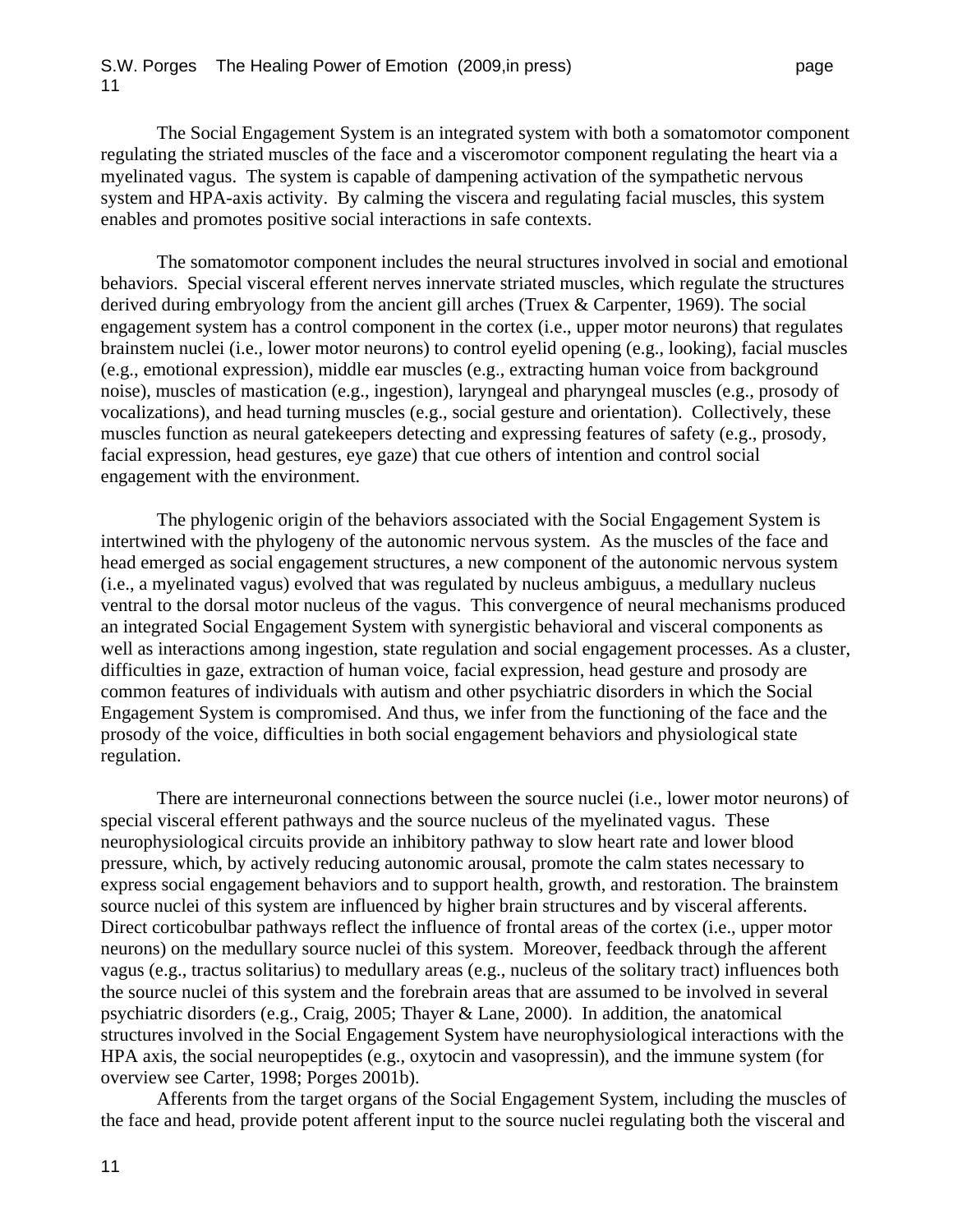somatic components of the Social Engagement System. Thus, activation of the behavioral component (e.g., listening, ingesting, looking) could trigger visceral changes that would support social engagement, while modulation of visceral state, depending on whether there is an increase or decrease in the influence of the myelinated vagal efferents on the sino-atrial node (i.e., increasing or decreasing the influence of the vagal brake) would either promote or impede social engagement behaviors. For example, stimulation of visceral states that would promote mobilization (i.e., fight or flight behaviors) would impede the ability to express social engagement behaviors.

Relevant to psychiatric disorders are the specific deficits in both the somatomotor (e.g., poor gaze, low facial affect, lack of prosody, difficulties in mastication) and visceromotor (difficulties in autonomic regulation resulting in cardiopulmonary and digestive problems) components of the Social Engagement System*.* For example, clinicians and researchers have documented these deficits in individuals with autism. Thus deficits in the Social Engagement System would compromise spontaneous social behavior, social awareness, affect expressivity, prosody, and language development. In contrast, interventions that improve the neural regulation of the Social Engagement System*,* hypothetically would enhance spontaneous social behavior, state and affect regulation, reduce stereotypical behaviors, and improve vocal communication (i.e., including enhancing both prosody in expressive speech and the ability extract human voice from background sounds). This is more than a plausible hypothesis. We have not only demonstrated relations between vagal regulation of the heart and social engagement behaviors, but have demonstrated in preliminary studies that is possible to improve social engagement behaviors in autistic individuals by engaging the neural regulation of the social engagement system (i.e., stimulating the neural regulation of the middle ear muscles with exaggerated prosodic acoustic stimulation). Thus providing an empirical basis to understand the interpersonal social features, such as prosody and facial expressivity, that characterize individuals who effectively calm and sooth others.

*Disorders of the Social Engagement System: Maladaptive or adaptive behavioral strategies?* Several psychiatric and behavioral disorders are characterized as having difficulties in establishing and maintaining relationships. Diagnostic features often include features associated with difficulties both in expressing social behavior and in reading social cues (i.e., social awareness). These features are observed in a variety of psychiatric diagnoses including autism, social anxiety, posttraumatic stress disorder, and reactive attachment disorder. From a psychopathology orientation, these clinical disorders have different etiologies and features. However, from a "polyvagal" perspective, they share a core component. This core component is characterized by a depressed social engagement system with the consequences of poor affect regulation, poor affect recognition, and poor physiological state regulation. Although a compromised Social Engagement System results in "maladaptive" social behavior, do these asocial behavioral strategies have "adaptive" features? The phylogeny of the vertebrate autonomic nervous system serves as a guide to understand these adaptive features.

Through the lens of the Polyvagal Theory, the vertebrate autonomic nervous system follows three general stages of phylogenetic development. In the mammalian autonomic nervous system the structures and circuits representing each of the stages remain, but have been co-opted for various adaptive functions. The neural circuit associated with each stage supports a different category of behavior with the phylogenetically most recent innovation (i.e., the myelinated vagus) capable of supporting high levels of social engagement behavior. Since the neural regulation of the "new" mammalian myelinated vagus (i.e., ventral vagus) is integrated into the Social Engagement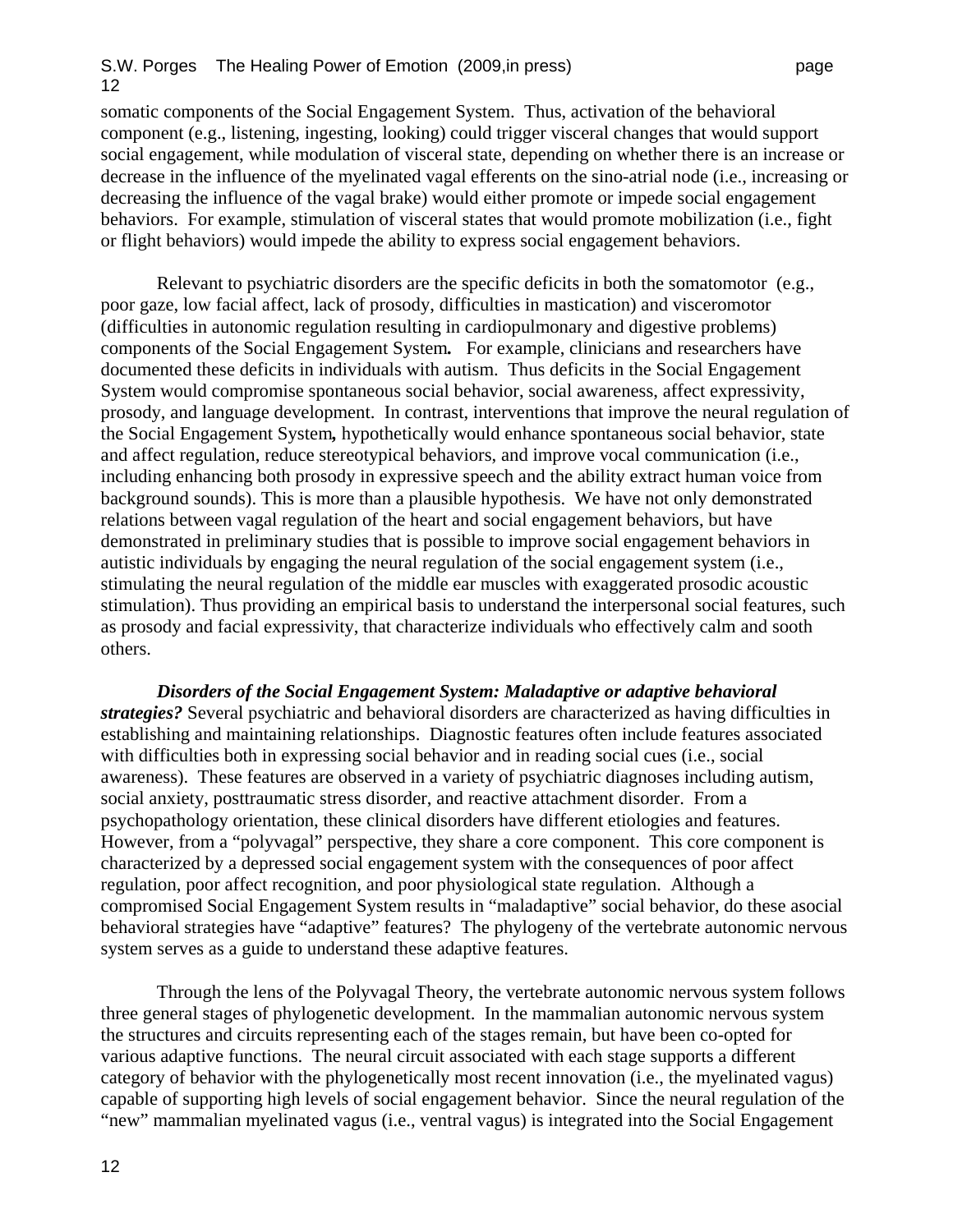System, when the Social Engagement System is compromised, the effects are both behavioral and autonomic. The resultant changes in autonomic state compromise spontaneous social engagement behaviors and minimize states of calmness, but support a range of adaptive defensive behaviors. Specifically, the compromised Social Engagement System (see Figure 1) is associated, neurophysiologically, with a change in autonomic regulation characterized by a reduction in the influence of the myelinated vagus on the heart resulting in difficulties in behavioral state regulation and with a loss of neural regulation to the muscles of the face mediating the flat affective expression often observed in several clinical disorders. The removal of the regulatory influence of the myelinated vagus on the heart potentiates (i.e., disinhibits) the expression of the two phylogenetically older neural systems (i.e., sympathetic nervous system, unmyelinated vagus). These two older neural systems foster mobilization behaviors of fight and flight, via the sympathetic nervous system, or immobilization behaviors of death feigning, freezing and behavioral shut down via the unmyelinated vagus. Thus, withdrawal of the myelinated vagal circuit provides access to the more primitive adaptive defensive systems at a cost. If the removal is prolonged, there is an increased risk for both physical (e.g., risk for cardiovascular disorders) and mental (e.g., anxiety disorders, depression) illness as the protective anti-stress and self-soothing features of the myelinated vagus and the associated prosocial features of the Social Engagement System are lost.

> ------------------------------ Insert figure 1 about here

------------------------------

*Neuroception: Contextual cueing of adaptive and maladaptive physiological states* To effectively switch from defensive to social engagement strategies, the mammalian nervous system needs to perform two important adaptive tasks: 1) to assess risk, and 2) if the environment is perceived as safe, to inhibit the more primitive limbic structures that control fight, flight, or freeze behaviors. In other words, any intervention that has the potential for increasing an organism's experience of safety has the potential of recruiting the evolutionarily more advanced neural circuits that support the prosocial behaviors of the Social Engagement system.

 The nervous system, through the processing of sensory information from the environment and from the viscera, continuously evaluates risk. Since the neural evaluation of risk does not require conscious awareness and may involve subcortical limbic structures (e.g., Morris et al., 1999), the term *neuroception* (Porges, 2003) was introduced to emphasize a neural process, distinct from perception, that is capable of distinguishing environmental (and visceral) features that are safe, dangerous, or life threatening. In safe environments, autonomic state is adaptively regulated to dampen sympathetic activation and to protect the oxygen dependent central nervous system, and especially the cortex, from the metabolically conservative reactions of the dorsal vagal complex. However, how does the nervous system know when the environment is safe, dangerous, or life threatening and what neural mechanisms evaluate this risk?

 Neuroception might involve feature detectors involving the temporal cortex (see below), since the temporal cortex responds to familiar voice and faces and hand movements and can influence limbic reactivity. Thus, the neuroception of familiar individuals and individuals with appropriately prosodic voices and warm expressive faces translates into a social interaction promoting a sense of safety. In most individuals (i.e., without a psychiatric disorder or neuropathology) the nervous system evaluates risk and matches neurophysiological state with the actual risk of the environment. When the environment is appraised as being safe, the defensive limbic structures are inhibited enabling social engagement and calm visceral states to emerge. In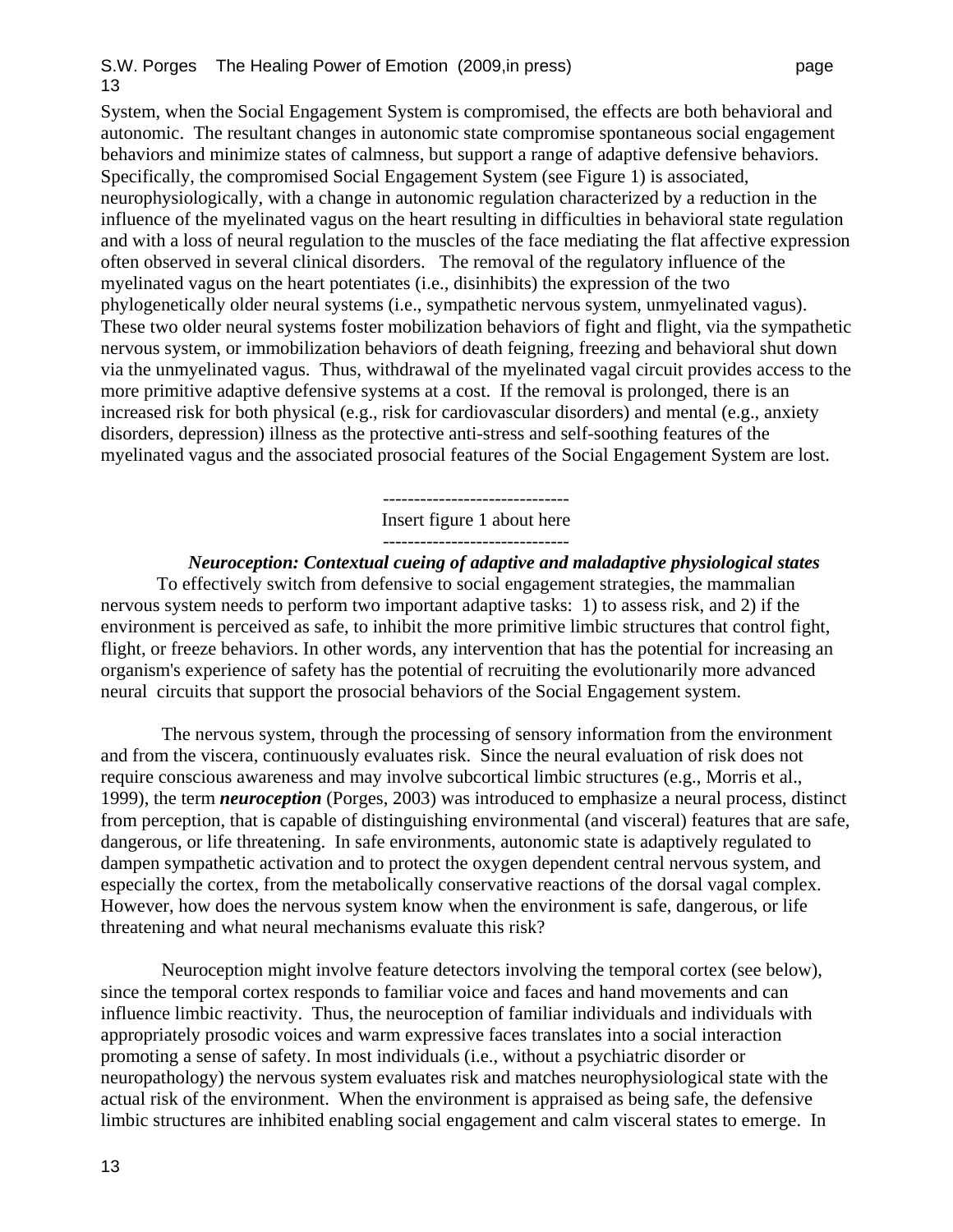contrast, some individuals experience a mismatch and the nervous system appraises the environment as being dangerous, even when it is safe. This mismatch results in physiological states that support fight, flight, or freeze behaviors, but not social engagement behaviors. According to the theory, social communication can be expressed efficiently through the Social Engagement System, only when these defensive circuits are inhibited. Neuroception represents a neural process that enables humans to engage in social behaviors by distinguishing safe from dangerous contexts. Neuroception is proposed as a plausible mechanism mediating both the expression and the disruption of positive social behavior, emotion regulation and visceral homeostasis.

New technologies, such as fMRI, have identified specific neural structures that are involved in detecting risk. The temporal lobe is of particular interest in expanding the construct of neuroception and in identifying neural mechanisms that, by detecting and evaluating risk, modulate the expression of adaptive defensive behaviors and autonomic states. Functional imaging techniques document the involvement of the temporal cortex, fusiform gyrus and superior temporal sulcus, in the evaluation of biological movement and intention including the detection of features such as movements, vocalizations, and faces, which contribute to an individual being perceived as safe or trustworthy (Adolphs, 2002; Winston et al., 2002). Slight changes in these stimuli can be appraised as posing threat or alternatively signally endearment. Connectivity between these areas of the temporal cortex and the amygdala suggests a top-down control in the processing of facial features that could inhibit activity of the structures involved in the expression of defensive strategies (Pessoa et al., 2002).

Neuroanatomical and neurophysiological research with animals provides additional information regarding the modulation and inhibition of defensive behaviors via well-defined connections among the amygdala, the periaqueductal gray (PAG), and the autonomic nervous system. The PAG is a heterogeneous midbrain structure that consists of gray matter surrounding the cerebral aqueduct that connects the third and fourth ventricles. Studies have identified areas of the PAG that are organized to regulate flight, fight, or freeze behaviors and the autonomic states that support these behaviors (Keay & Bandler, 2001). Stimulating rostrally within the lateral and dorsolateral PAG produces confrontational defensive behaviors (i.e., fight), while stimulating caudally within the lateral PAG and dorsolateral PAG produces escape behaviors (i.e., flight). Autonomic shifts such as increases in heart rate and blood pressure parallel these behaviors. In contrast, stimulation in the region of the PAG ventrolateral to the aqueduct (vlPAG) evokes a passive reaction of immobility, a drop in blood pressure, and a slowing of heart rate. Interestingly, excitation of the vlPAG evokes an opioid-mediated analgesia that might adaptively raise pain thresholds and promote the dissociative states that are frequently reported by trauma victims. In addition, there is evidence of a functional connection between the central nucleus of the amygdala and the vlPAG that both blunts the perception of pain (i.e.., antinociception) and promotes immobilization (Leite-Panissi, Coimbra, & Menescal-de-Oliveira, 2003). Consistent with the Polyvagal Theory, the vlPAG communicates with dorsal vagal complex (associated with immobilization in response to life threat), while the lPAG and dlPAG communicate with the sympathetic nervous system (associated with mobilization behaviors of fight/flight in response to danger).

The detection of safety subdues the adaptive defensive systems dependent on limbic structures and enables the functioning of higher brain circuits related to frontal and temporal areas. This may provide a plausible model through which a neural detection of risk (i.e., neuroception) would modulate behavioral and physiological states to support adaptive behaviors in response to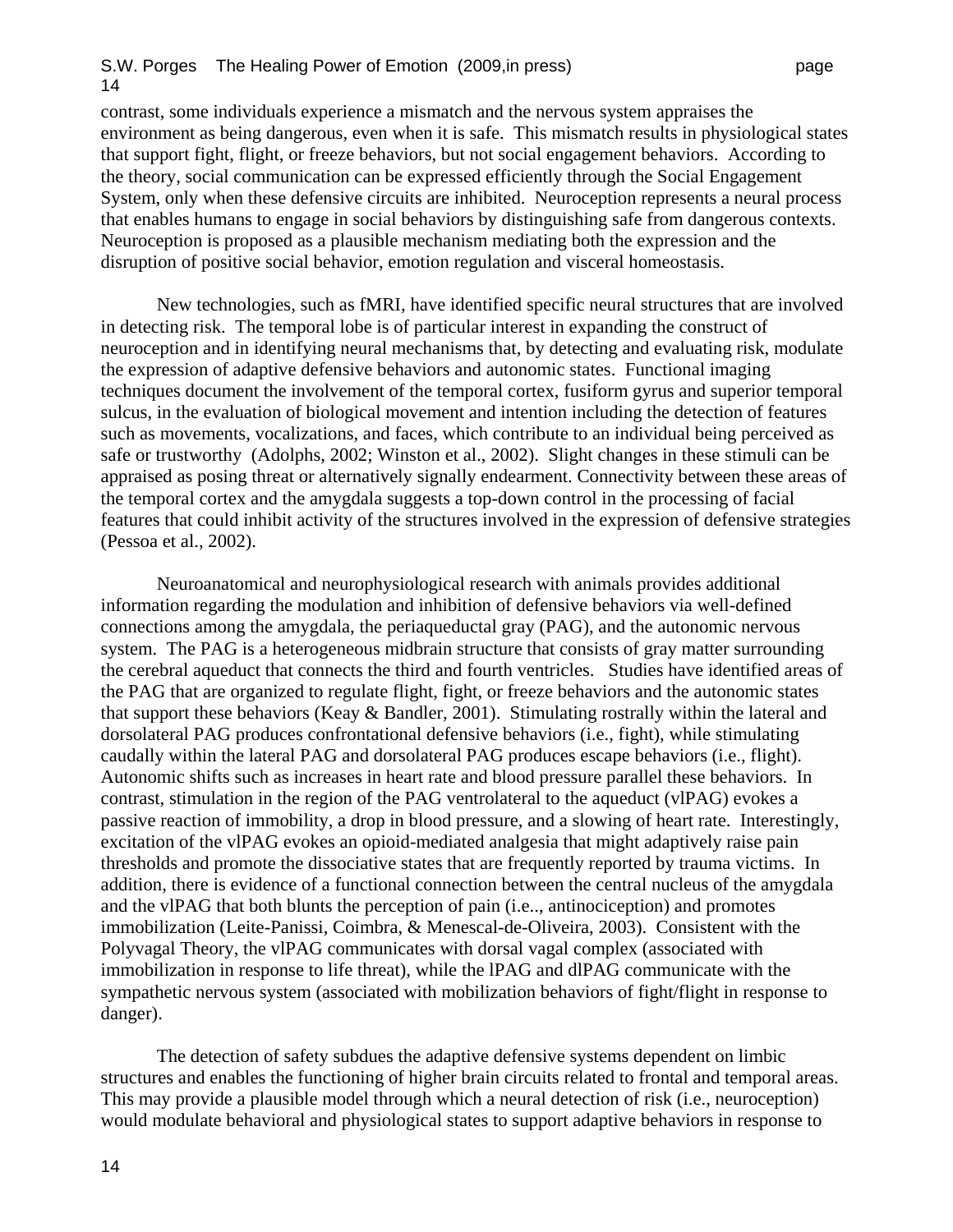safe, dangerous, or life threatening environments. In the absence of threat, inhibitory projections from the fusiform gyrus and the superior temporal sulcus to the amygdala would be available to actively inhibit the limbic defense systems. This inhibition would provide an opportunity for social behavior to emerge. Thus, the appearance of a friend or mate would subdue the limbic activation with the biobehavioral consequences of allowing proximity, physical contact, and other social engagement behaviors. In contrast, during situations in which the appraisal of risk is high, the amygdala and various areas of the PAG are activated. The amygdala and PAG only share connections through the central nucleus of the amygdale (Rizvi et al., 1991).

Based on the relative risk of the environment, both social engagement and defense behaviors may be interpreted as either adaptive or maladaptive. For example, the inhibition of defense systems by the Social Engagement System would be adaptive and appropriate only in a safe environment. From a clinical perspective it would be the inability to inhibit defense systems in safe environments (e.g., Anxiety Disorders, PTSD, Reactive Attachment Disorder) or the inability to activate defense systems in risk environments (e.g., Williams Syndrome, a genetic disorder with a behavioral repertoire characterized by engaging without detecting or respecting the emotional state of others) that might contribute to the defining features of psychopathology. Thus, an invalid neuroception of safety or danger might contribute to maladaptive physiological reactivity and the expression of the defensive behaviors associated with specific psychiatric disorders that include in their diagnostic criteria, a social deficit (e.g., autism, social anxiety, Williams Syndrome) or fear (e.g., various phobias, Obsessive-Compulsive Disorder) (Leckman et al., 1997). However, in most individuals neuroception accurately reflects risk and there is a consistency between the cognitive awareness of risk and the visceral response to risk.

The features of risk in the environment do not solely drive neuroception. Afferent feedback from the viscera provides a major mediator of the accessibility of prosocial circuits associated with social engagement behaviors. For example, the Polyvagal Theory predicts that states of mobilization would compromise our ability to detect positive social cues. Functionally, visceral states color our perception of objects and others. Thus, the same features of a person engaging another may result in range of outcomes, depending on the physiological state of the target individual. If the person being engaged is in a state in which the social engagement system is easily accessible, the reciprocal prosocial interactions are likely to occur. However, if the individual is in a state of mobilization, the same engaging response might be responded to with the asocial features of withdrawal or aggression. In such a state, it might be very difficult to dampen the mobilization circuit and enable the Social Engagement System comes back on line.

The insula may be involved in the mediation of neuroception, since it has been proposed as a brain structure involved in conveying the diffuse feedback from the viscera into cognitive awareness. Functional imaging experiments have demonstrated that the insula has an important role in pain experience and the experience of several emotions, including anger, fear, disgust, happiness and sadness. Critchley et al. (2004) propose that internal body states are represented in the insula and contribute to subjective feeling states and have demonstrated that activity in the insula correlated with interoceptive accuracy.

## *Co-opting the immobilization defense system for reproductive behaviors, nursing, and the formation of social bonds.*

Immobilization as a defense system is phylogenetically old and is associated with reduced metabolic demands and increased pain threshold. In reptiles, with a larger tolerance for reductions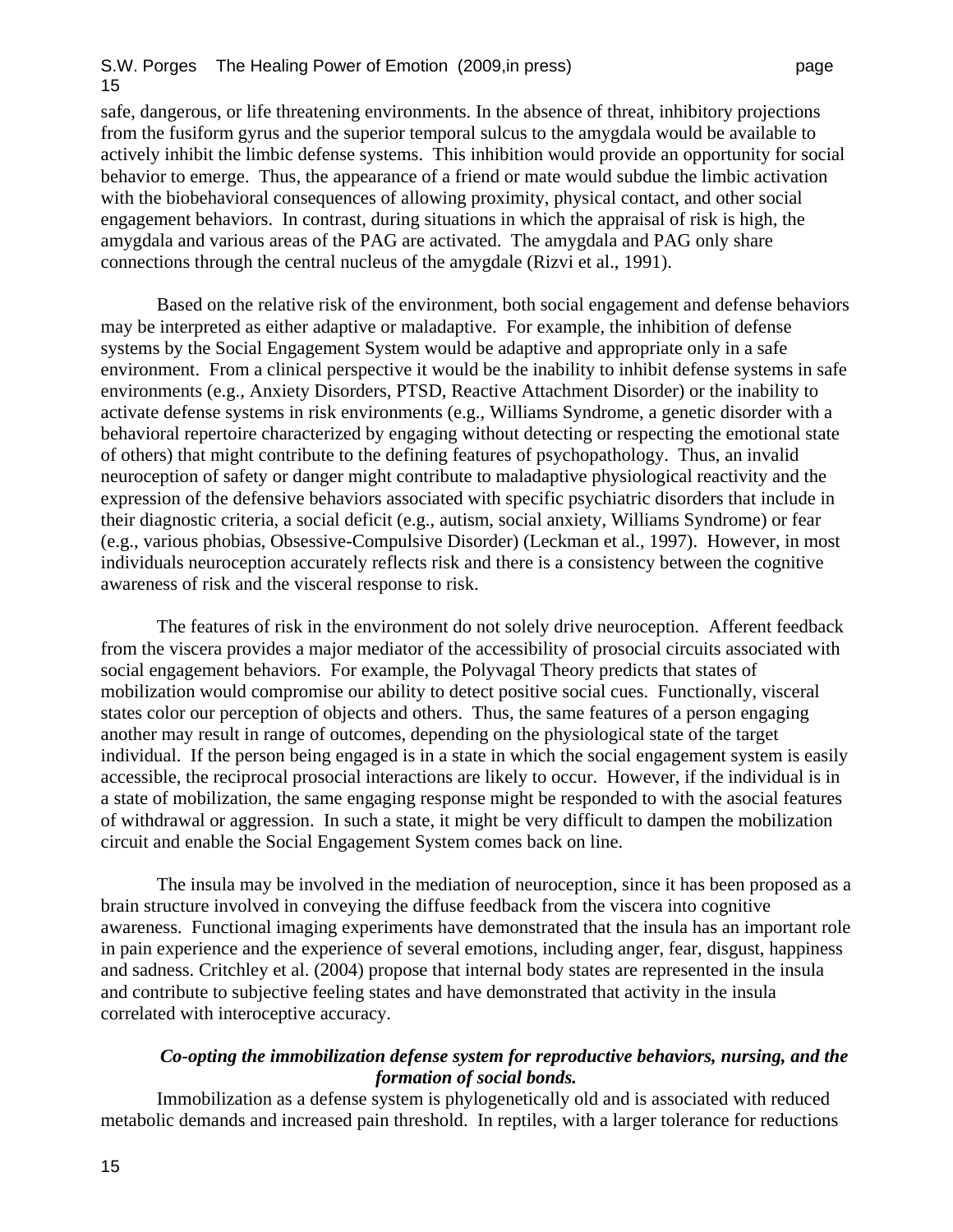in oxygen, immobilization is a very effective defense strategy. In contrast, since mammals have a great need for oxygen, the inhibition of movement coupled with a shift in autonomic state to support the immobilization behavior (i.e., apnea and bradycardia) can be lethal (Hofer, 1970; Richter, 1957) such that death feigning can lead to death. In humans, fainting or dissociating in anticipation of death or painful injury reflects a less extreme form of this response.

However, several aspects of mammalian social behavior require immobilization, but do so in the absence of life threat. In these contexts an immobilization without fear is required. Immobilization without fear is accomplished by co-opting the structures that regulate immobilization in response to life threat to serve a broad range of social needs including reproduction, nursing, and pair bonding. The area of the PAG that coordinates freezing behavior, primitive immobilization defense system has been modified in mammals to serve their intimate social needs. In addition, it has been reported that the vlPAG is rich in receptors for oxytocin, a neuropeptide associated with parturition, nursing, and the establishment of pair bonds (Carter, 1998; Insel & Young 2001).

Through the process of evolution the immobilization circuit has been modified to enable prosocial behaviors associated with reproduction and nursing. This circuit enables humans to sleep safely with each other or for a baby to safely nurse on the breast of the mother. Overlapping with the area of the PAG that organizes immobility (i.e., vlPAG) are areas that when stimulated produce lordosis and kyphosis. The lordosis reflex is a hormone-dependent behavior displayed by female rodents and other mammalian species during mating. In most mammals lordosis involves the female immobilizing in a crouching posture with her hind end available to the male for copulation. Neural tracing studies have demonstrated that the vlPAG is part of the neural circuit involved in regulating lordosis (Daniels, Miselis, & Flanagan-Cato, 1999). Kyphosis is an upright arched back posture that is accompanied by inhibition of limb movements. Kyphosis is stimulated by nipple attachment and provides an opportunity for the dam to feed simultaneously a large litter. When dams initiate a nursing bout, their behavioral state shifts immediately from high activity to immobility (Stern, 1997). When the caudal portion of the vlPAG is lesioned there are important consequences: 1) kyphotic nursing decreases, 2) litter weight gains decrease, and 3) the lesioned rats are more aggressive and more frequently attack strange males (Lonstein & Stern, 1998). Humans, similar to other mammals, have co-opted this ancient immobilization circuit to support nursing and reproductive behaviors.

# *Co-opting the mobilization defense system for play*

Often the playful "rough and tumble" behaviors observed in mammals are interpreted as preliminary exercises to develop adaptive defensive and aggressive behaviors. However, play is also inherently motivating and provides a unique and positive experience (Panksepp, 1998). Play, at least rough and tumble play, is characterized by mobilization. Thus, play shares with the defensive fight-flight behaviors a neurophysiological substrate that functionally increases metabolic output by increasing sympathetic excitation. Concurrent with the sympathetic excitation is a withdrawal of the myelinated vagal pathways that characterize the vagal brake. Just as the primitive mechanisms mediating immobilization in response to life-threat can be co-opted to support loving and nutrient processes, so can mobilization mechanisms be involved occur to facilitate both defensive "flight-fight" behaviors and the pleasurable "play."

How is play distinguished from aggressive behavior? More importantly, are there "neuroceptive" processes that either dampen or potentiate aggressive retaliation? If we observe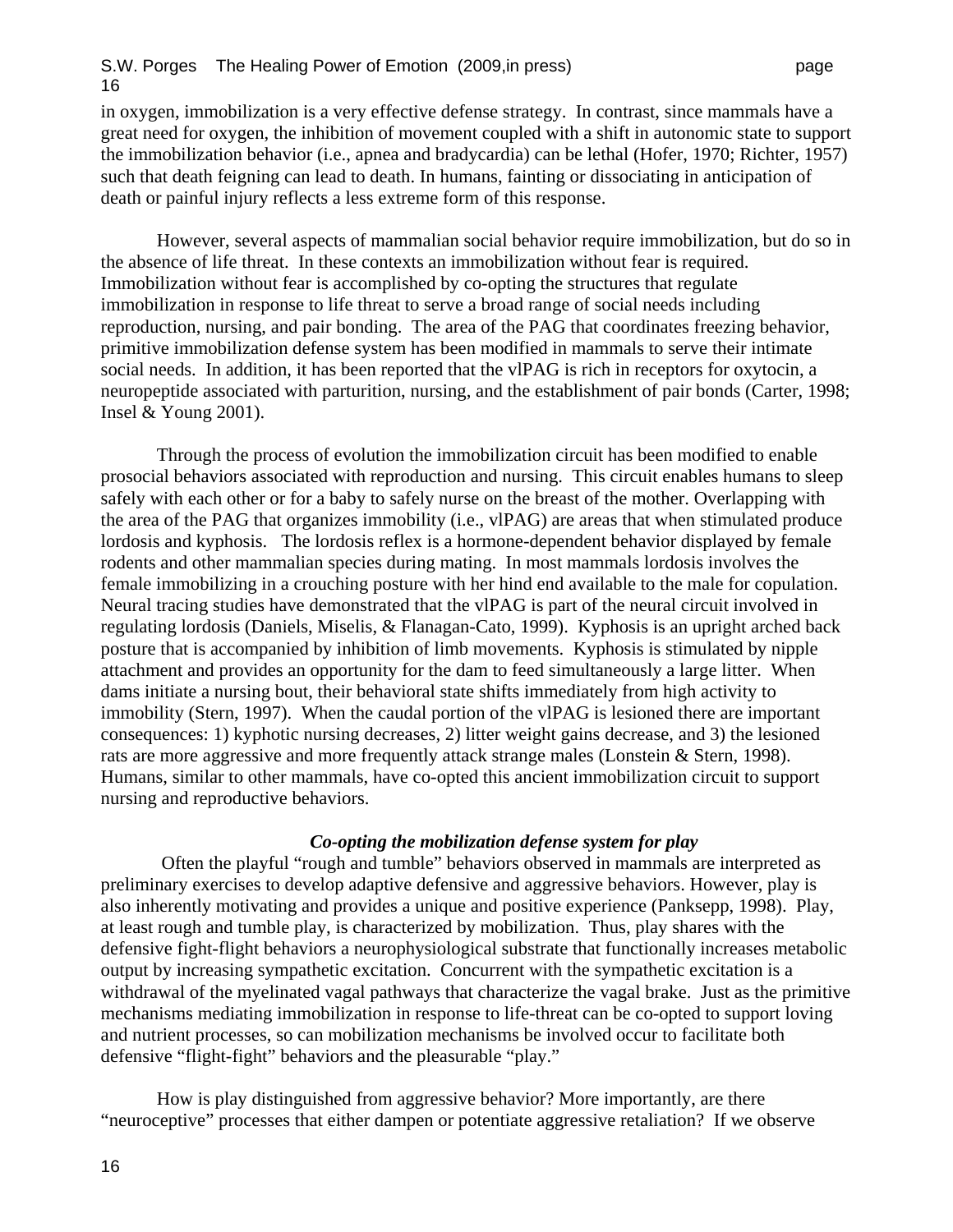play, we can reliably observe cues lead to either aggressive or calming. Frequently play leads to acts that are painful and potentially aggressive. For example, often a playmate is injured. This may occur with various mammalian species. When puppies play, they may bite too hard and elicit a painful cry in the playmate. When a human is playing with a dog, the dog might be accidentally hit in a vulnerable and tender place like the nose. When humans play a sport such as basketball, an individual may be hit with an elbow to the face. How are these situations diffused? What processes enable anger to be contained and play to be resumed?

Access to the Social Engagement System can transform potential aggression to play. The Social Engagement System cues others that the "intentionality" of the behavior is benign. For example, a fight is likely to occur, if the individual who accidentally hits another in the face while playing basketball walks away without diffusing the tension through a face-to-face expression of concern. Similarly, play will not continue, if puppies playing do not make face-to-face engagements after an accidental but hurtful bite. Consistent with the importance of the Social Engagement System in the process of play, autism is associated with a lack of non-interactive (i.e., parallel) play. Thus, access to the Social Engagement is critical in defining mobilization as play and not aggression. Team sports, which are prevalent in our culture, involve mobilization strategies that require face-to-face interactions to signal intentionality and share the common feature of integrating features of the Social Engagement System with mobilization.

 Jogging and other forms of exercise also result in a physiological state similar to team sports or rough and tumble play. However, unlike exercise, a "polyvagal" definition of play requires reciprocal interactions and a constant awareness of the actions of others. Play is different than fight-flight behaviors. Although fight-flight behaviors often require an awareness of others, fightflight behaviors do not require reciprocal interactions and an ability to restrain mobilizations. Play recruits another circuit that enables aggressive and defensive behaviors to be contained. The rapid recruitment of the Social Engagement System results in an immediate face-to-face evaluation of whether there is intentionality in the event that provoked the painful response. Areas of the cortex, such as superior temporal sulcus, provide a plausible location for this neuroceptive process. The superior temporal sulcus has been proposed to be an area of the brain that evaluates biological movement and intentionality. Thus, familiar voices, calming gestures, and appropriate facial expression can rapidly diffuse a possible physical conflict. Even the dogs that whimpers after being hit on the nose or bit on the leg while playing will rapidly make a face-to-face engagement and wait for a gesture that will provide the reassurance that the event was not intentional.

How does the Social Engagement System calm us down and keep us from expressing inappropriate aggressive acts? First, there are inhibitory pathways from the temporal cortex that dampen the limbic reactivity associated with defensive behaviors. Second, as Gellhorn (see above) noted almost 50 years ago, facial muscle activity influences the brain structures that regulate visceral state. This is frequently observed in mammals of all ages from the very young infants who use sucking behaviors to calm to older individuals who use conversation, listening, smiling, and ingesting to calm. Consistent with and in contrast to these strategies of defusing conflict, walking away or turning the head away from the conflict can trigger a violent reaction.

By investigating the unique physiological mechanisms involved in play, we uncover the unique properties of reciprocal interactions that may define play and distinguish it from exercise and other solitary behaviors. Play requires turn taking in expressive motor movements and reciprocal receptive inhibition of activity. This is also observed in talking and listening, in throwing and catching, and in hiding and seeking. When there is mutual activity and contact, such as in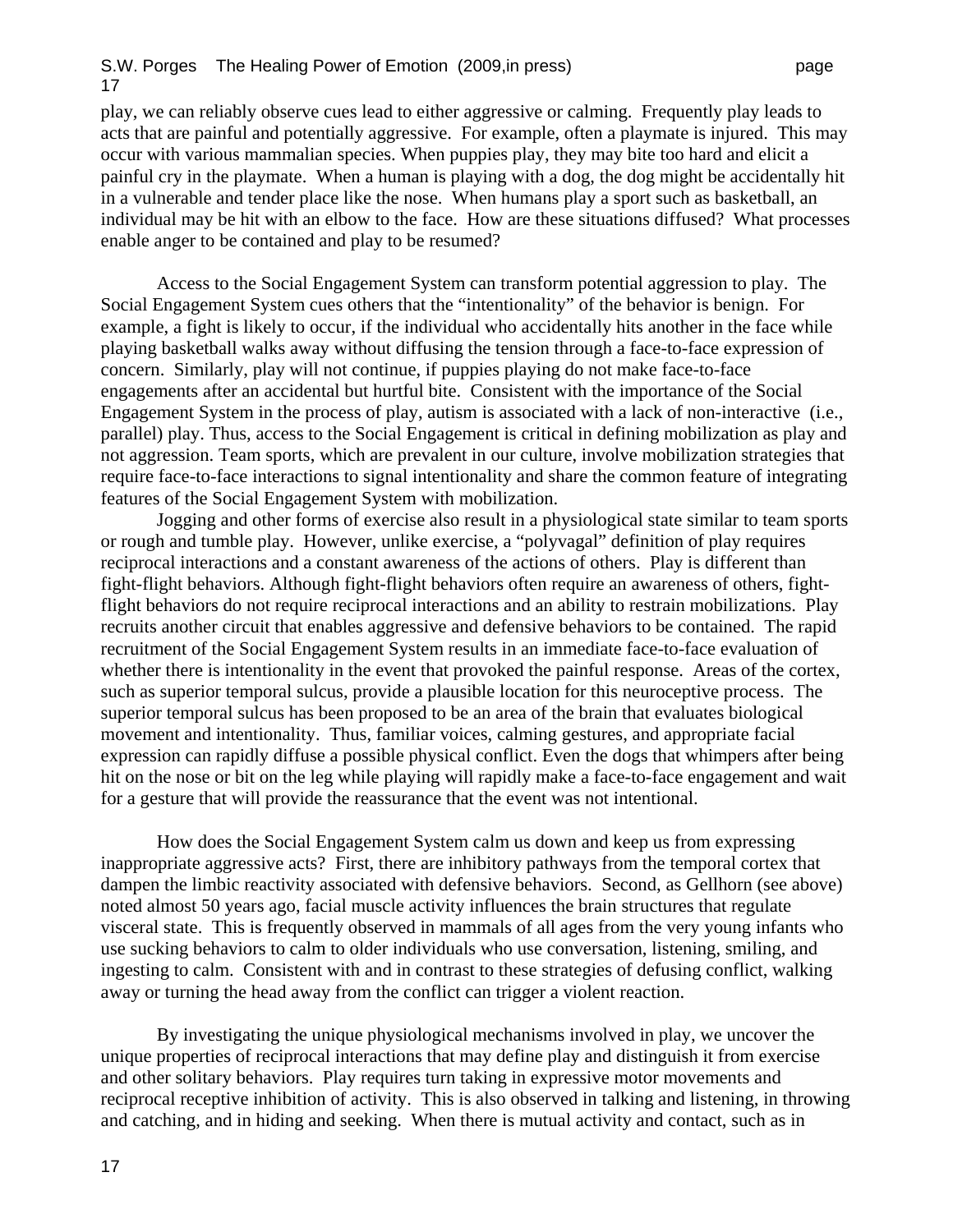rough and tumble play, there are more opportunities for cues to be mistaken and aggressive behaviors to unfold. However, if face-to-face engagement occurs rapidly with the appropriate features of concern and empathy, then the physiological state that was driven by the physical contact is evaluated for intentionality and diffused with the appropriate cues exchanged between two Social Engagement Systems involved in the face-to-face exchange. Although play may share some of the neural mechanisms involved in fight-flight behaviors, unlike solitary exercise, play requires dynamic neural regulation of state to insure safe interactions. Thus, both sympathetic activation to increase metabolic output to support motor activity and the vagal brake to restrain mobilization and to support the function of the Social Engagement System are recruited to maintain a mutual playful activity. Another adaptive process involves the co-activation of sympathetic excitatory and vagal inhibitory processes. This process is associated with sexual arousal, another vulnerable state that evolutionarily requires face-to-face interactions to evaluate intentionality of physical contact to determine whether the behaviors are caring or hurtful.

### *Summary statements*

The Polyvagal Theory is an attempt to reorganize our conceptualization of the autonomic nervous system with a focus on the specific neural circuits involved in regulating visceral organs for specific adaptive functions including the domains of affect, emotions, and goal directed behaviors. The theory identifies specific variables that can be used to dynamically evaluate the changing neural regulation of specific adaptive circuits. Implicit in the theoretical model are four prominent features that impact directly on the development of testable hypotheses: 1) the role specific brain structures and neural circuits have in regulating autonomic state, 2) the justification of developing methods that can distinguish and track the dynamic vagal output to target organs through the myelinated vagus originating in the nucleus ambiguus and the unmyelinated vagus originating in the dorsal motor nucleus, 3) the role visceral afferents and sensory feature detectors have on the switching among the neural circuits regulating autonomic state, and 4) the relation between the regulation of visceral organs and the regulation of the striated muscles of the face and head involved in social engagement behaviors including affect recognition and emotional expression.

The Polyvagal Theory suggests that affective or emotional states are dependent upon lower brain regulation of the visceral state and the important visceral, tactile, and nocioceptive cues that travel between the brain and the periphery. Through the lens of the Polyvagal Theory, specific bodily states foster different domains of behavior. Specifically, the neural regulation of five physiological states has been described and each state has been linked with a specific biologically based behavioral repertoire.

- 1) Social engagement: A state dependent on a well-defined social engagement system. This system promotes positive social interactions, reduces psychological distance, and promotes a sense of safety between people.
- 2) Mobilization- fight/flight: This state supports fight and flight behaviors and requires an increase in metabolic output.
- 3) Play: A blend of the above. Play is a hybrid state requiring features from both states of mobilization and social engagement.
- 4) Immobilization- Life threat: This state is associated with life threat and is characterized by a reduction of metabolic output and shutdown behaviors. This primitive neural circuit works fine for reptiles but is potentially lethal in mammals.
- 5) Immobilization without fear: This state is associated with prosocial and positive states that require a reduction of movement without the massive reduction of metabolic resources.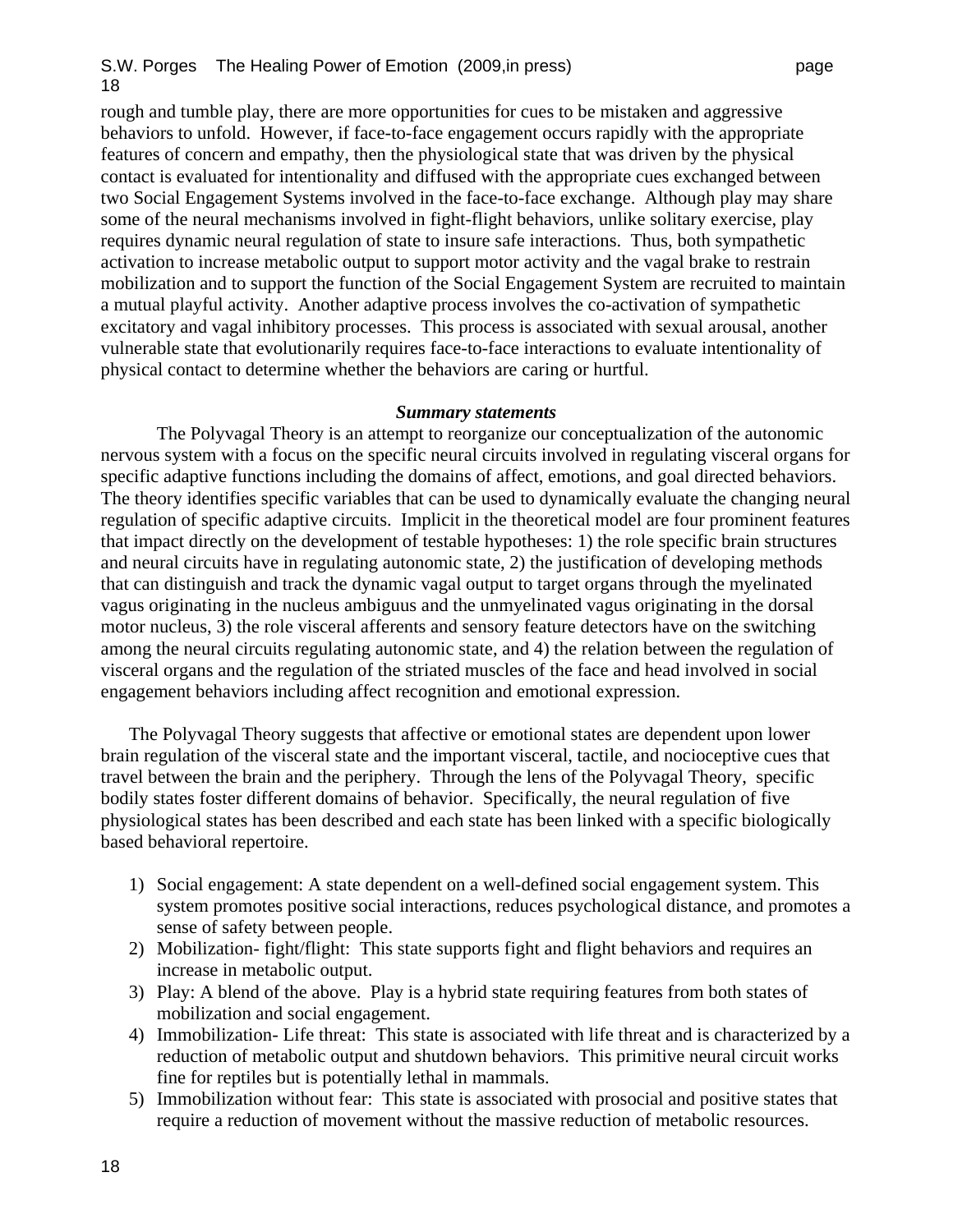This circuit recruits pathways from the immobilization circuit and is used during nursing, childbirth, and reproductive behaviors and digestive and restorative processes.

Functionally, these five states color our perception of objects and others. Thus, the same features of a person engaging another may result in range of outcomes, if the target individual is in a different physiological state. If the person being engaged is in a state in which the social engagement system is easily accessible, the reciprocal prosocial interactions are likely to occur. If the individual is in a state of mobilization, the same engaging response might be responded to with the asocial features of withdrawal or aggression. This Stimulus-Organism-Response model is reminiscent of Woodworth (1928), who postulated an S-O-R model with an active organism intervening between stimulus and response. In the Woodworth model processes internal to the organism mediated the effects of stimuli on behavior. Within the Polyvagal Theory, neuroception is a S-O-R model. Within this context, autonomic state is an intervening process that contributes to the transformation from the external physical stimulus to the complex internal cognitive-affective processes that determine the quality of the interpersonal interaction.

The five states described above provide a good fit with the underlying physiological states required to successfully express the seven neural-based systems described by Panksepp (1998). Moreover, the Polyvagal Perspective, with its emphasis on phylogenetic shifts in visceral regulation, provides a unique insight into the use of psychological constructs. For example, the Polyvagal Theory will lead to three different visceral phenotypes for the emotion of fear. One type is characterized by mobilization strategies consistent with the features of fight-flight behaviors. A second type is characterized by immobilization (e.g., death feigning), a biobehavioral state that, due to metabolic depression, can potentially be lethal for a mammal. In humans this might be observed as fainting, defecating, and/or dissociating. A third type is more cognitive and involves a transitory depression of the Social Engagement system as a precautionary response to evaluate intentionality behaviors. If behavior is detected as dangerous, then the sympathetic nervous system is activated to support the fight/flight mobilization behaviors. All three are "fear" responses, but they have different behavioral topographies and different underlying neurophysiological substrates. Thus, the understanding of affective experiences and the strategy of organizing of these experiences into psychological constructs such as "emotions" may be informed by understanding the covariation between the specific phylogenetic shifts in the neural regulation of the viscera and the adaptive nature of these various affective states in phylogenetically older vertebrates

# *Concluding comments*

To optimize strategies studying the bridge between nervous system function and both clinical disorders and affective experiences, affective neuroscience will need to incorporate methodologies and to test hypotheses dependent on our expanding knowledge of neurophysiology and the central structures involved in both appraisal of context (i.e., neuroception) and neural regulation of visceral state. These questions have motivated previous (e.g., Cannon, Darwin, James, Gellhorn, Hess) and contemporary researchers (e.g., Critchly, 2005, Ekman, Levenson, Friesen, 1983; Thayer & Lane, 2000) attempting to bridge the gap between visceral states and the subjective labels of affective experiences (i.e., emotions). To close this gap, new methodologies are necessary that are capable of evaluating dynamic changes in and interactions among various physiological (e.g., respiration, heart rate, blood pressure, vasomotor tone, and motor activity) variables in a changing context. In response to these needs, the Polyvagal Theory was developed.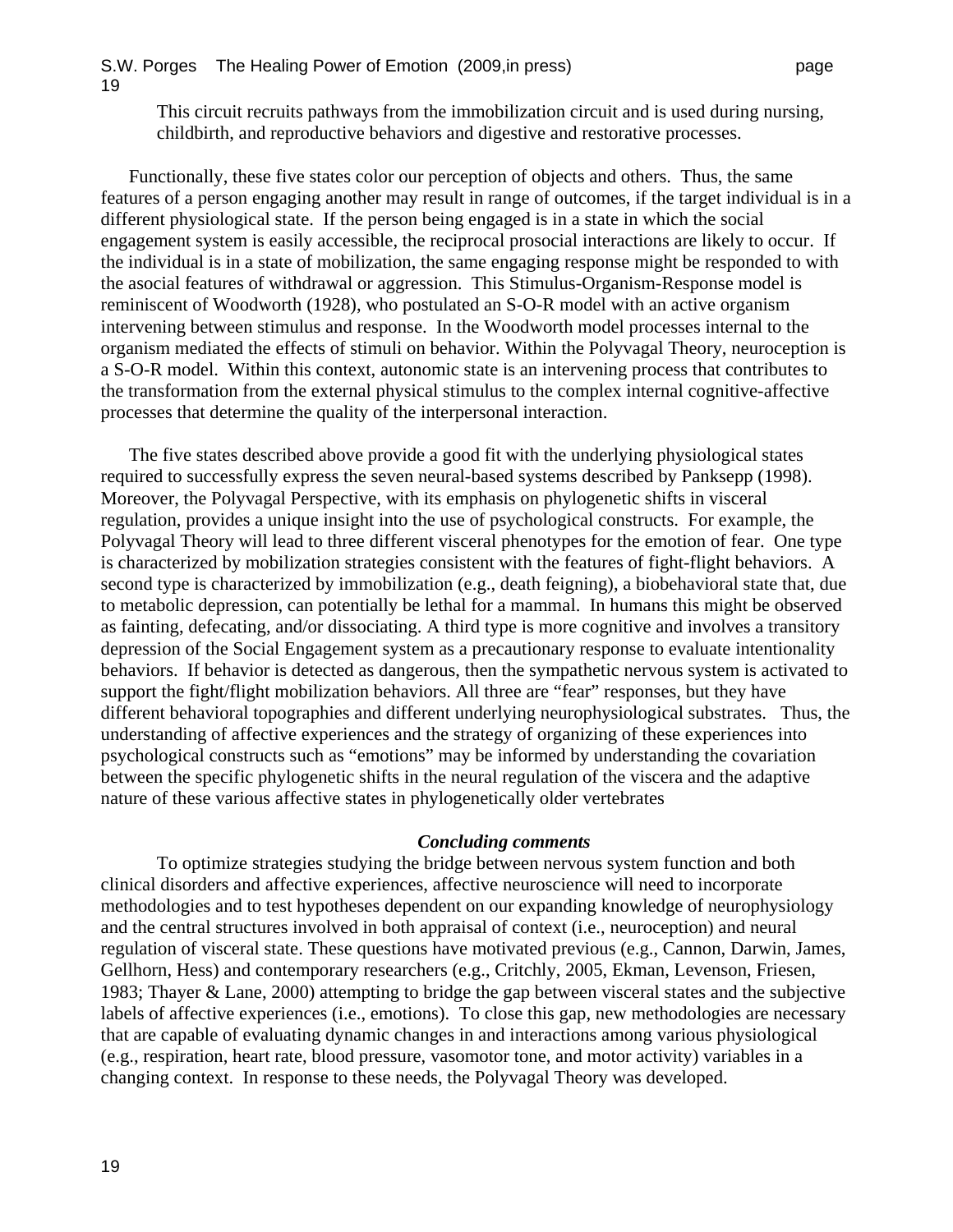The Polyvagal Theory provides a perspective to demystify features of clinical disorders. The theory provides principles to organize previously assumed disparate symptoms observed in several psychiatric disorders (i.e., a compromise in the function of the Social Engagement System). Moreover, by explaining features of disorders from an adaptive perspective, interventions may be designed that trigger the neural circuits that will promote spontaneous social engagement behaviors and dampen the expression of defensive strategies that disrupt social interactions.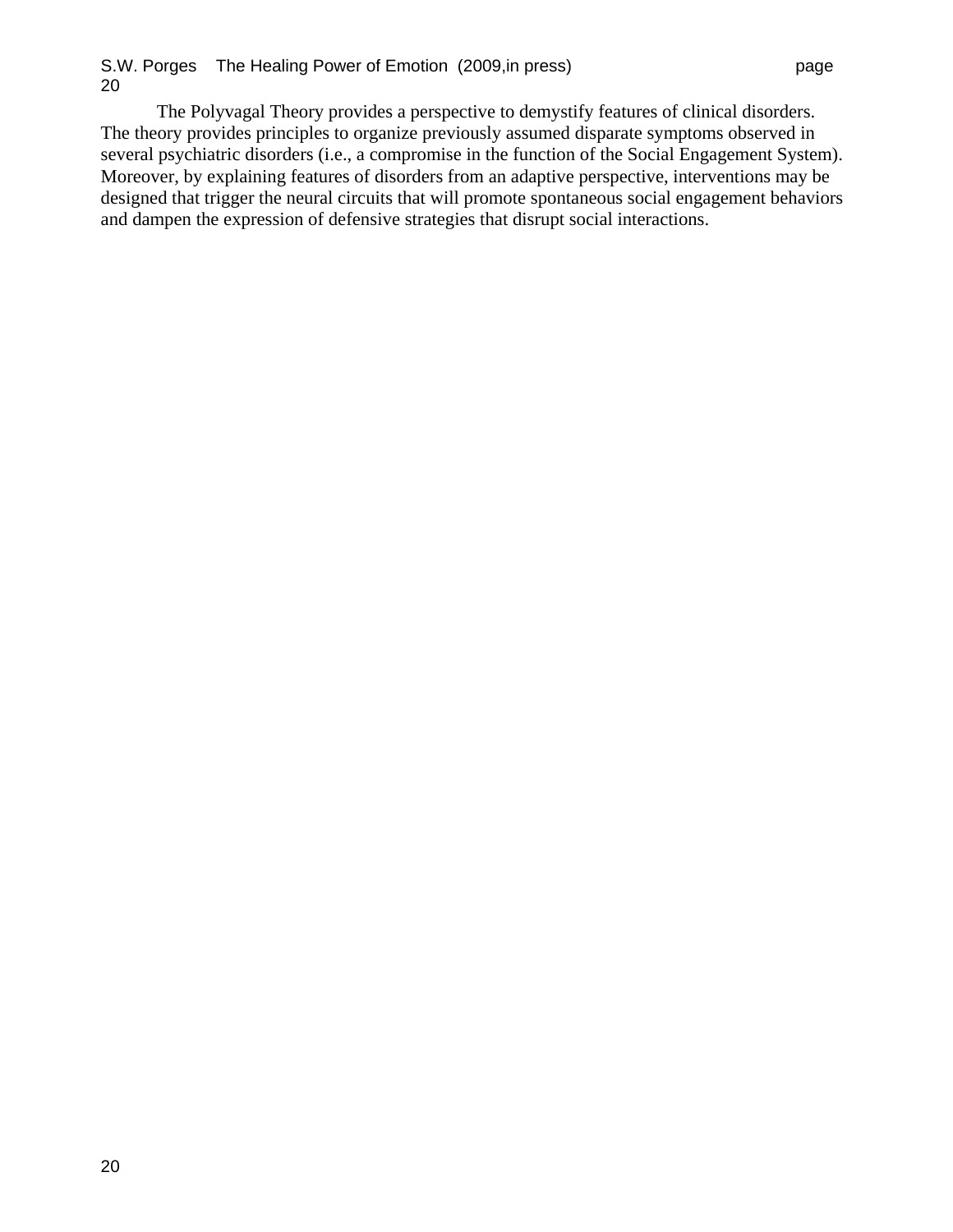# *References*

Adolphs R. (2002). Trust in the brain. Nature Neuroscience, 5, 192-193.

- Berlyne DE. (1960). Conflict, Arousal, and Curiosity. New York: McGraw-Hill.
- Cannon WB. (1929). Organization for physiological homeostasis. Physiological Reviews*,* 9, 399- 431.
- Carter CS. (1998). Neuroendocrine perspectives on social attachment and love. Psychoneuroendocrinology, 23, 779-818.
- Craig AD. (2005). Forebrain emotional asymmetry: a neuroanatomical basis? Trends in Cognitive Sciences, 9, 566-571.
- Critchley HD. (2005). Neural mechanisms of autonomic, affective, and cognitive integration. Journal of Comparative Neurology, 493, 154-166.
- Critchley HD. Wiens S, Rotshtein P, Ohman A, & Dolan RJ. (2004). Neural systems supporting interoceptive awareness. Nature Neuroscience, 7, 189-195.
- Damasio A. (1999). The feeling of what happens. New York" Harcourt, Brace.
- Daniels D, Miselis RR, & Flanagan-Cat, LM. (1999). Central neuronal circuit innervating the lordosis-producing muscles defined by transneuronal transport of pseudorabies virus. Journal of Neuroscience, 19, 2823-2833.
- Darrow CW. (1943) Physiological and clinical tests of autonomic function and autonomic balance. Physiological Reviews, 23: 1-36.
- Darwin C. (1872) The Expression of Emotions in Man and Animals. New York: D. Appleton.
- Ekman P, Levenson RW, Friesen WV. (1983) Autonomic nervous system activity distinguishes among emotions. Science, 16;221:1208-10.
- Gellhorn E. (1964). Motion and emotion: the role of proprioception in the physiology and pathology of the emotions. Psychological Review, 71, 457-472.
- Gray JA. (1971) The Psychology of Fear and Stress. New York: McGraw Hill.
- Hess (1949) Hess WR (1954) Diencephalon: Autonomic and Extrapyramidal Functions. New York: Grune and Stratton.
- Hofer MA. (1970). Cardiac respiratory function during sudden prolonged immobility in wild rodents. Psychosomatic Medicine, 32, 633-647.
- Insel TR & Young LJ. (2001). The neurobiology of attachment. Nature Reviews Neuroscience. 2,129-136.
- Keay KA, & Bandler R. (2001). Parallel circuits mediating distinct emotional coping reactions to different types of stress. Neuroscience and Biobehavioral Reviews. 25:669-678.
- Langley JN (1921). The Autonomic Nervous System . Cambridge, England: Heffer & Sons
- Leckman JF, Grice DE, Boardman J, Zhang H, Vitale A, Bondi C, Alsobrook J, Peterson BS, Cohen DJ, Rasmussen SA, Goodman WK, McDougle CJ, & Pauls DL. Symptoms of obsessive-compulsive disorder American Journal of Psychiatry, 154,911-917.
- Leite-Panissi CR, Coimbra NC & Menescal-de-Oliveira L. (2003). The cholinergic stimulation of the central amygdala modifying the tonic immobility response and antinociception in guinea pigs depends on the ventrolateral periaqueductal gray. Brain Research Bulletin. 60, 167-178.
- Lonstein JS & Stern JM. (1998). Site and behavioral specificity of periaqueductal gray lesions on postpartum sexual, maternal, and aggressive behaviors in rats. Brain Research, 804,21-35.
- Morris JL and Nilsson S (1994) The circulatory system. In Nilsson S and Holmgren S (eds.) Comparative Physiology and Evolution of the Autonomic Nervous System, pp. 193-246. Switzerland: Harwood Academic Publishers.
- Morris JS, Ohman A, & Dolan RJ. (1999). A subcortical pathway to the right amygdale mediating "unseen" fear. Proceedings of the National Academy of Sciences, 96, 1680-1685..
- Panksepp J. (1998). Affective Neuroscience. New York" Oxford University Press.

21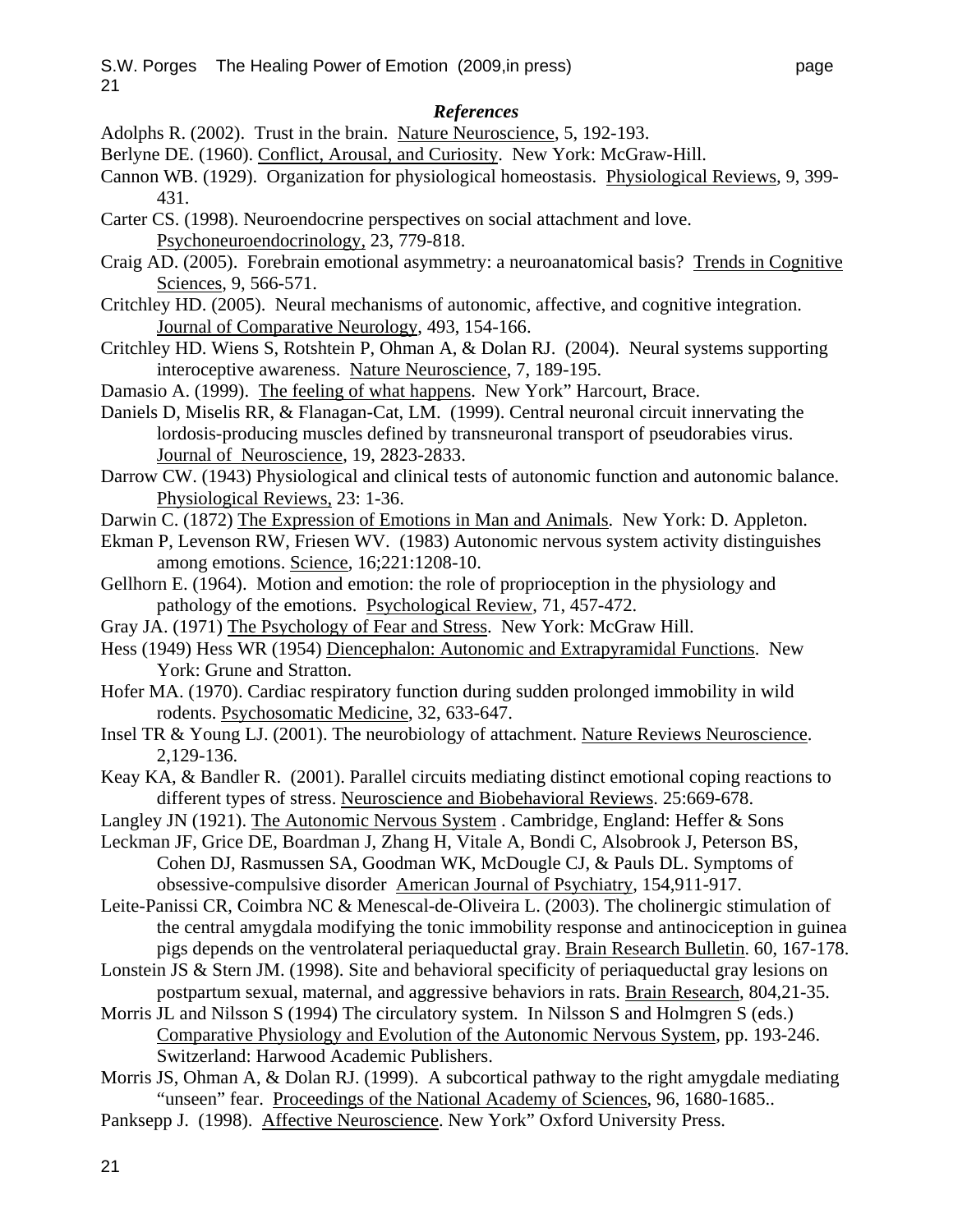Pavlov IP. (1927) Conditioned Reflexes. London: Oxford University Press.

- Pessoa L, McKenna M., Gutierrez, E, & Ungerleider LG. (2002). Neuroprocessing of emotional faces requires attention. Proceedings of the National Academy of Sciences (USA), 99, 11,458-11,463.
- Porges SW (1995). Orienting in a defensive world: Mammalian modifications of our evolutionary heritage. A Polyvagal Theory. Psychophysiology, 32: 301-318.
- Porges SW (1997) Emotion: An evolutionary by-product of the neural regulation of the autonomic nervous system. In Carter CS, Kirkpatrick B and Lederhendler II (eds.) The Integrative Neurobiology of Affiliation. Annals of the New York Academy of Sciences 807: 62-77.
- Porges SW. (1998) Love: An emergent property of the mammalian autonomic nervous system. Psychoneuroendocrinology, 23: 837-861.
- Porges SW. (2001a). The Polyvagal Theory: Phylogenetic substrates of a social nervous system. International Journal of Psychophysiology, 42, 123-146.
- Porges SW. (2001b). Is there a major stress system at the periphery other than the adrenals? In: D.M. Broom (ed.) Dahlem Workshop on Coping with Challenge: Welfare in Animals including Humans, pp. 135-149.
- Porges SW. (2003). Social engagement and attachment: A phylogenetic perspective. Roots of Mental Illness in Children, Annals of the New York Academy of Sciences, 1008, 31-47.
- Porges SW. (2007). The polyvagal perspective. Biological Psychology, 74:116-43.
- Porges SW, Doussard-Roosevelt JA, Portales AL, and Greenspan SI (1996) Infant regulation of the vagal "brake" predicts child behavior problems: A psychobiological model of social behavior. Developmental Psychobiology, 29: 697-712.
- Richter CP. (1957). On the phenomenon of sudden death in animals and man. Psychosomatic. Medicine, 19,191-198.
- Rizvi TA, Ennis M, Behbehani MM, & Shipley MT. (1991). Connections between the central nucleus of the amygdala and the midbrain periaqueductal gray: Topography and reciprocity. Journal of Comparative Neurology, 303,121-131.
- Schore A. (1994). Affect regulation and the origin of the self: The neurobiology of emotional development. Hillsdale: Erlbaum.
- Schore A. (2003). Affect dysregulation and disorders of the self. New York: Norton.
- Selye H. (1936) A syndrome produced by diverse nocuous agents. Nature, 138: 32.
- Selye H. (1956) The Stress of Life. New York: McGraw-Hill
- Siegel D. (2007). The Mindful Brain. New York: Norton.
- Stern JM. (1997). Offspring-induced nurturance: animal-human parallels. Developmental Psychobiology, 31, 19-37.
- Thayer JF, & Lane RD. (2000). A model of neurovisceral integration in emotion regulation and dysregulation. Journal of Affective Disorders, 61, 201-216.
- Truex RC & Carpenter MB (1969). Human Neuroanatomy.  $6<sup>th</sup>$  edition. Williams and Wilkins, Baltimore, MD.
- Vanhoutte PM & Levy MN (1979) Cholinergic inhibition of adrenergic neurotransmission in the cardiovascular system. In: Brooks CM, Koizumi K, and Sato A. Integrative Functions of the Autonomic Nervous System, pp. 159-176. Tokyo: The University of Tokyo Press.
- Winston JS, Strange, BA, O'Doherty J, & Dolan, RJ. (2002). Automatic and intentional brain responses during evaluation of trustworthiness of faces. Nature Neuroscience, 5,277-283.
- Woodworth RS. (1928). Dynamic psychology. In C. Murchison (Ed.), Psychologies of 1925. Worcester, MA: Clark University Press.